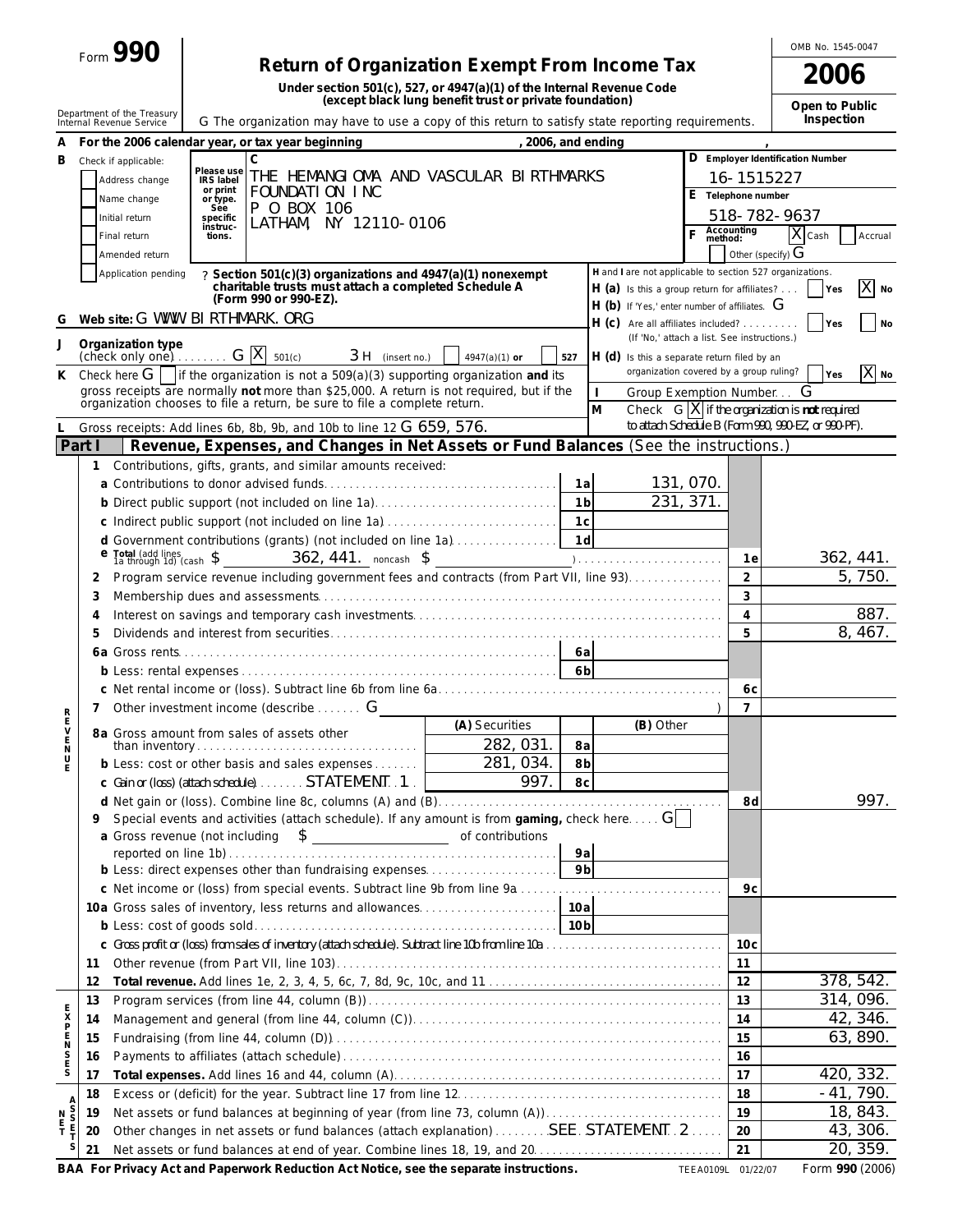### Form **990** (2006) Page **2** THE HEMANGIOMA AND VASCULAR BIRTHMARKS 16-1515227

|          | Do not include amounts reported on line<br>6b, 8b, 9b, 10b, or 16 of Part I.                                                                                                                           |                 | (A) Total        | (B) Program<br>services | (C) Management<br>and general                 | (D) Fundraising |
|----------|--------------------------------------------------------------------------------------------------------------------------------------------------------------------------------------------------------|-----------------|------------------|-------------------------|-----------------------------------------------|-----------------|
|          | 22 a Grants paid from donor advised                                                                                                                                                                    |                 |                  |                         |                                               |                 |
|          | funds (attach sch)<br>\$                                                                                                                                                                               |                 |                  |                         |                                               |                 |
|          | (cash<br>\$                                                                                                                                                                                            |                 |                  |                         |                                               |                 |
|          | non-cash<br>If this amount includes                                                                                                                                                                    |                 |                  |                         |                                               |                 |
|          | foreign grants, check here $\overline{\phantom{a}}$ G                                                                                                                                                  | 22a             |                  |                         |                                               |                 |
|          | 22 b Other grants and allocations (att sch)                                                                                                                                                            |                 |                  |                         |                                               |                 |
|          | \$<br>(cash                                                                                                                                                                                            |                 |                  |                         |                                               |                 |
|          | \$<br>non-cash                                                                                                                                                                                         |                 |                  |                         |                                               |                 |
|          | If this amount includes<br>foreign grants, check here $\therefore$ G<br>$\sim$                                                                                                                         | 22 <sub>b</sub> |                  |                         |                                               |                 |
| 23       | Specific assistance to individuals<br>(attach schedule)                                                                                                                                                | 23              |                  |                         |                                               |                 |
| 24       | Benefits paid to or for members<br>$(attach schedule) \ldots \ldots \ldots \ldots \ldots \ldots$                                                                                                       | 24              |                  |                         |                                               |                 |
|          | 25 a Compensation of current officers,<br>directors, key employees, etc listed in                                                                                                                      |                 |                  |                         |                                               |                 |
|          | Part V-A (attach sch)                                                                                                                                                                                  | 25a             | 137, 200.        | 96, 040.                | 20, 580.                                      | 20, 580.        |
|          | b Compensation of former officers,                                                                                                                                                                     |                 |                  |                         |                                               |                 |
|          | directors, key employees, etc listed in<br>Part V-B (attach sch)                                                                                                                                       | 25 <sub>b</sub> | 0.               | 0.                      | 0.                                            | 0.              |
|          | c Compensation and other distributions, not<br>included above, to disqualified persons (as                                                                                                             |                 |                  |                         |                                               |                 |
|          | defined under section $4958(f)(1)$ ) and persons<br>described in section $4958(c)(3)(B)$                                                                                                               |                 |                  |                         |                                               |                 |
|          | $(attach schedule) \ldots \ldots \ldots \ldots \ldots \ldots \ldots$                                                                                                                                   | 25c             | 0.               | 0.                      | $\mathbf{O}$ .                                | 0.              |
|          | 26 Salaries and wages of employees not<br>included on lines $25a$ , b, and $c$                                                                                                                         | 26              | 400.             | 400.                    |                                               |                 |
| 27       | Pension plan contributions not<br>included on lines $25a$ , b, and $c$                                                                                                                                 | 27              |                  |                         |                                               |                 |
|          |                                                                                                                                                                                                        |                 |                  |                         |                                               |                 |
| 28       | Employee benefits not included on<br>lines $25a - 27$                                                                                                                                                  | 28              |                  |                         |                                               |                 |
| 29       |                                                                                                                                                                                                        | 29              | 10, 995.         | 7,697.                  | 1,649.                                        | 1, 649.         |
| 30       | Professional fundraising fees                                                                                                                                                                          | 30              |                  |                         |                                               |                 |
| 31       |                                                                                                                                                                                                        | 31              |                  |                         |                                               |                 |
| 32       |                                                                                                                                                                                                        | 32              |                  |                         |                                               |                 |
| 33       | Supplies                                                                                                                                                                                               | 33              | 7,607.           | 5, 325.                 | 1, 141.                                       | 1, 141.         |
| 34       | Telephone                                                                                                                                                                                              | 34              | 3,801.           | 2,661.                  | 570.                                          | 570.            |
| 35       | Postage and shipping                                                                                                                                                                                   | 35              | 6,034.           | 4, 224.                 | 905.                                          | 905.            |
| 36       | Occupancy                                                                                                                                                                                              | 36              |                  |                         |                                               |                 |
| 37       | Equipment rental and maintenance                                                                                                                                                                       | 37              | 1, 229.          | 861.                    | 184.                                          | 184.            |
| 38       | Printing and publications                                                                                                                                                                              | 38              | 4,028.           | 2,820.                  | 604.                                          | 604.            |
| 39       |                                                                                                                                                                                                        | 39              | 10, 699.         | 7,489.<br>30, 580.      | 1,605.<br>6, 553.                             | 1,605.          |
| 40       | Conferences, conventions, and meetings.<br>Interest                                                                                                                                                    | 40<br>41        | 43, 686.<br>162. | 114.                    | 24.                                           | 6, 553.<br>24.  |
| 41<br>42 | Depreciation, depletion, etc (attach schedule)                                                                                                                                                         | 42              | 470.             | 470.                    |                                               |                 |
| 43       | Other expenses not covered above (itemize):                                                                                                                                                            |                 |                  |                         |                                               |                 |
|          | a SEE STATEMENT $3_{---}$                                                                                                                                                                              | 43a             | 194, 021.        | 155, 415.               | 8,531.                                        | 30, 075.        |
|          | <u>b____________________</u>                                                                                                                                                                           | 43 <sub>b</sub> |                  |                         |                                               |                 |
|          | c_____________________                                                                                                                                                                                 | 43c             |                  |                         |                                               |                 |
|          | <sup>d</sup> _____________________                                                                                                                                                                     | 43d             |                  |                         |                                               |                 |
|          | e_____________________                                                                                                                                                                                 | 43e             |                  |                         |                                               |                 |
|          | ___________________                                                                                                                                                                                    | 43f             |                  |                         |                                               |                 |
|          | g<br>________________                                                                                                                                                                                  | 43q             |                  |                         |                                               |                 |
| 44       | Total functional expenses. Add lines 22a<br>through 43g. (Organizations completing columns<br>(B) - (D), carry these totals to lines 13 - 15)                                                          | 44              | 420, 332.        | 314, 096.               | 42, 346.                                      | 63, 890.        |
|          | Joint Costs. Check. $G$   if you are following SOP 98-2.                                                                                                                                               |                 |                  |                         |                                               |                 |
|          | Are any joint costs from a combined educational campaign and fundraising solicitation reported in (B) Program services? $G \mid Y$ es<br>If 'Yes,' enter (i) the aggregate amount of these joint costs |                 |                  |                         |                                               | $X$ No          |
|          |                                                                                                                                                                                                        |                 | \$               | $\overline{\mathsf{s}}$ | (ii) the amount allocated to Program services |                 |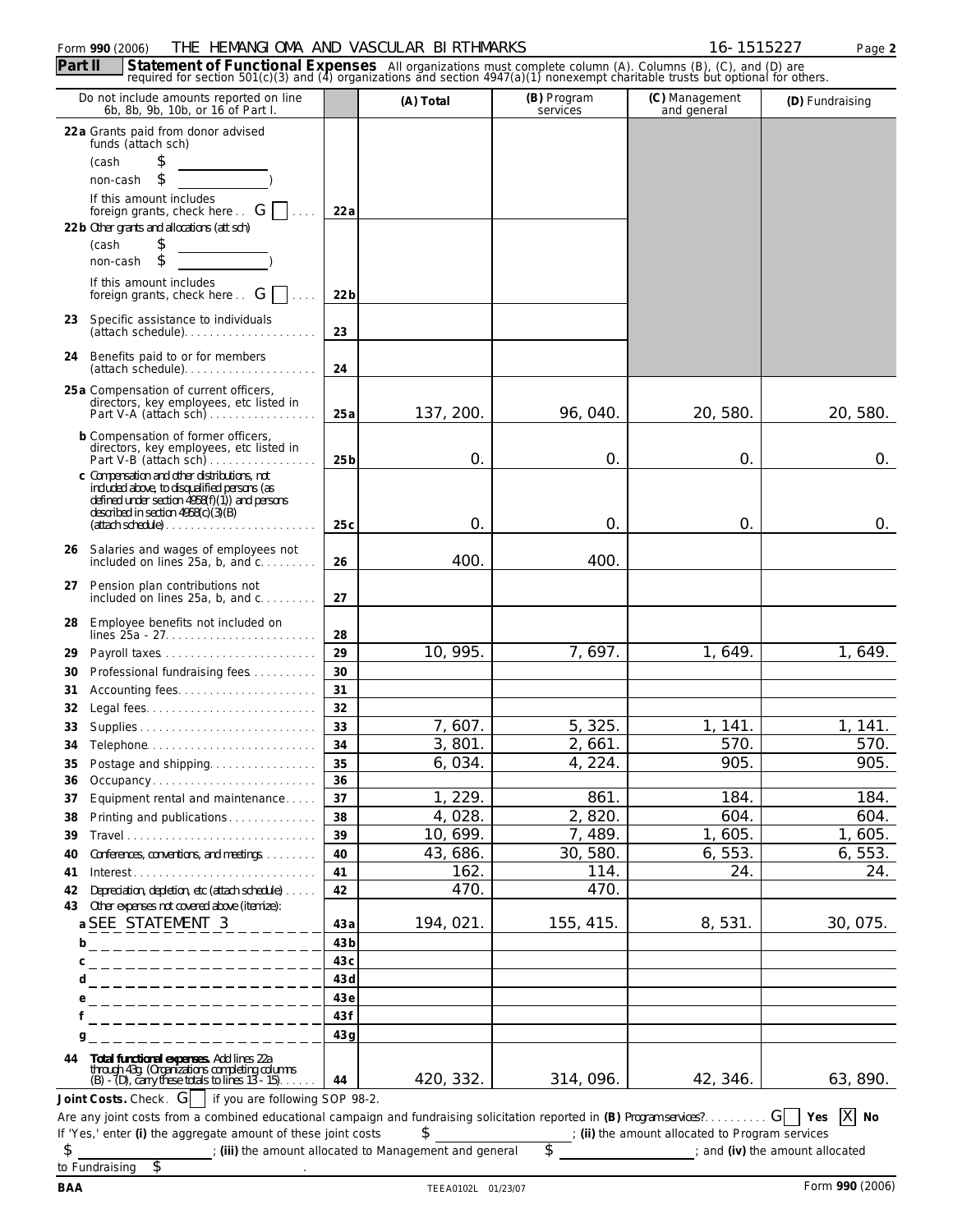| VASCULAR<br><b>BI RTHMARKS</b><br>$A = 0.0 -$<br><b>HEMANGI OMA</b><br>and<br>THE<br>990(2006)<br>$-$<br>. .<br>Form<br>. n.<br>. . | Page J |
|-------------------------------------------------------------------------------------------------------------------------------------|--------|
|-------------------------------------------------------------------------------------------------------------------------------------|--------|

### **Part III Statement of Program Service Accomplishments**

Form 990 is available for public inspection and, for some people, serves as the primary or sole source of information about a particular organization. How the public perceives an organization in such cases may be determined by the information presented on its return. Therefore,<br>please make sure the return is complete and accurate and fully describes, in Par

| What is the organization's primary exempt purpose? G |                                         |                                                                                                                                                                                                                               | Program Service Expenses                                                         |
|------------------------------------------------------|-----------------------------------------|-------------------------------------------------------------------------------------------------------------------------------------------------------------------------------------------------------------------------------|----------------------------------------------------------------------------------|
|                                                      |                                         | All organizations must describe their exempt purpose achievements in a clear and concise manner. State the number of clients served, publications issued, etc. Discuss achievements that are not measurable. (Section 501(c)( | (Required for $501(c)(3)$ and<br>(4) organizations and<br>4947(a)(1) trusts; but |
|                                                      |                                         |                                                                                                                                                                                                                               | optional for others.)                                                            |
|                                                      |                                         | a PROVIDE SUPPORT AND INFORMATIONAL RESOURCES FOR INDIVIDUALS AFFECTED                                                                                                                                                        |                                                                                  |
|                                                      |                                         | BY HEMANGIOMAS, PORT WINE STAINS AND OTHER VASCULAR BIRTHMARKS AND                                                                                                                                                            |                                                                                  |
|                                                      | TUMORS, AND SPONSORED RELEVANT RESEARCH |                                                                                                                                                                                                                               |                                                                                  |
|                                                      |                                         |                                                                                                                                                                                                                               |                                                                                  |
|                                                      |                                         |                                                                                                                                                                                                                               |                                                                                  |
| (Grants and allocations                              |                                         | $\blacksquare$ ) If this amount includes foreign grants, check here G                                                                                                                                                         | 314, 096.                                                                        |
| b                                                    |                                         |                                                                                                                                                                                                                               |                                                                                  |
|                                                      |                                         |                                                                                                                                                                                                                               |                                                                                  |
|                                                      |                                         |                                                                                                                                                                                                                               |                                                                                  |
|                                                      |                                         |                                                                                                                                                                                                                               |                                                                                  |
|                                                      |                                         |                                                                                                                                                                                                                               |                                                                                  |
| (Grants and allocations \$                           |                                         | (1) If this amount includes foreign grants, check here G                                                                                                                                                                      |                                                                                  |
| C                                                    |                                         |                                                                                                                                                                                                                               |                                                                                  |
|                                                      |                                         |                                                                                                                                                                                                                               |                                                                                  |
|                                                      |                                         |                                                                                                                                                                                                                               |                                                                                  |
|                                                      |                                         |                                                                                                                                                                                                                               |                                                                                  |
|                                                      |                                         |                                                                                                                                                                                                                               |                                                                                  |
| (Grants and allocations                              |                                         | $\begin{array}{c} \begin{array}{c} \end{array}$ ) If this amount includes foreign grants, check here G                                                                                                                        |                                                                                  |
| d                                                    |                                         |                                                                                                                                                                                                                               |                                                                                  |
|                                                      |                                         |                                                                                                                                                                                                                               |                                                                                  |
|                                                      |                                         |                                                                                                                                                                                                                               |                                                                                  |
|                                                      |                                         |                                                                                                                                                                                                                               |                                                                                  |
|                                                      |                                         |                                                                                                                                                                                                                               |                                                                                  |
| (Grants and allocations                              | $\mathcal{S}$                           | ) If this amount includes foreign grants, check here $G$                                                                                                                                                                      |                                                                                  |
|                                                      |                                         |                                                                                                                                                                                                                               |                                                                                  |
| (Grants and allocations                              | \$                                      | ) If this amount includes foreign grants, check here $G$                                                                                                                                                                      |                                                                                  |
|                                                      |                                         | G                                                                                                                                                                                                                             | 314, 096.                                                                        |
| <b>BAA</b>                                           |                                         |                                                                                                                                                                                                                               | Form 990 (2006)                                                                  |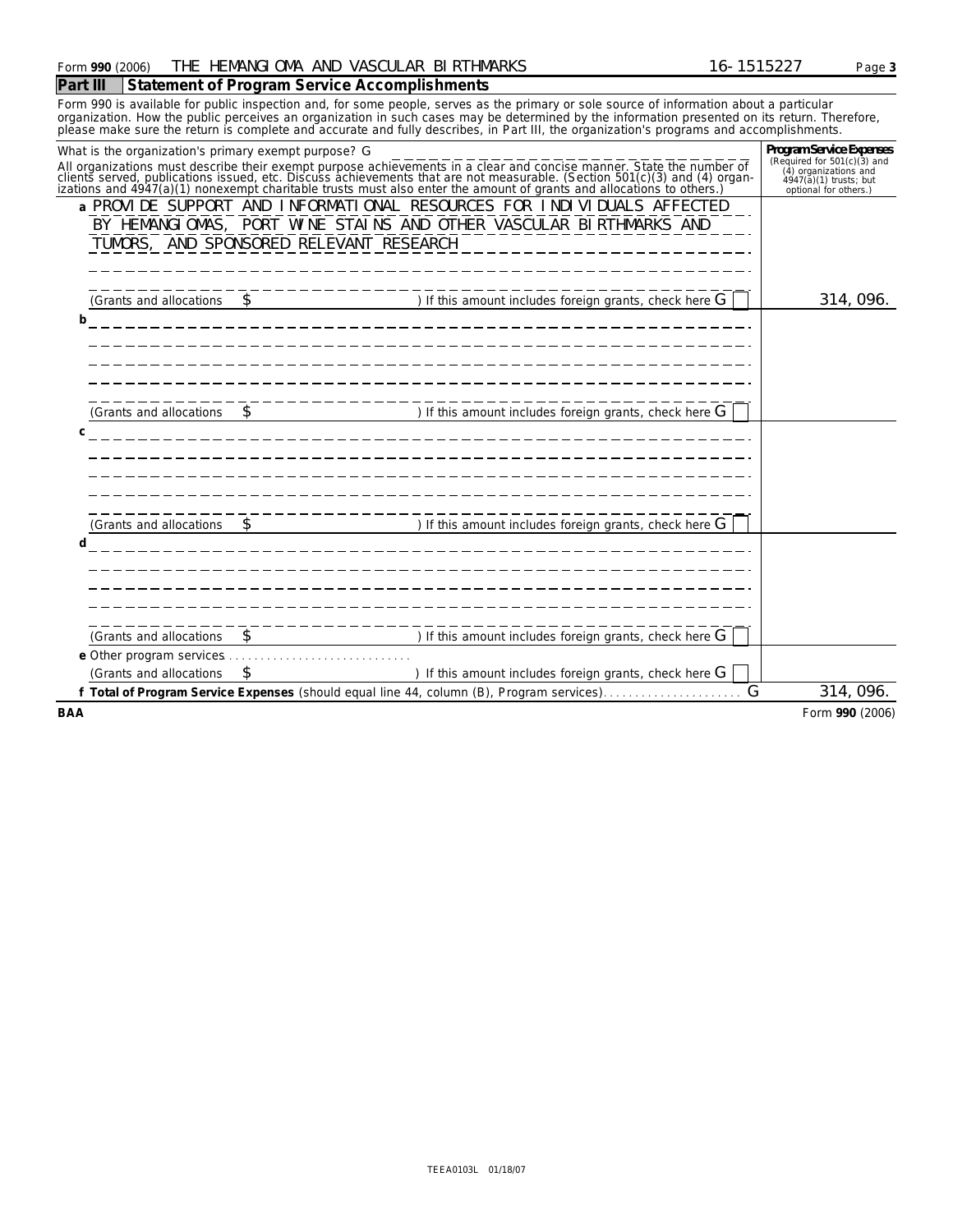| (A)<br>(B)<br>Note: Where required, attached schedules and amounts within the description<br>Beginning of year<br>End of year<br>column should be for end-of-year amounts only.<br>168, 655.<br>64, 251.<br>45<br>45<br>378, 726.<br>428, 347.<br>46<br>46<br>47 a<br>47 <sub>b</sub><br>b Less: allowance for doubtful accounts<br>47 <sub>c</sub><br>48 a<br>48 <sub>b</sub><br>b Less: allowance for doubtful accounts<br>48 <sub>c</sub><br>49<br>49<br>50 a Receivables from current and former officers, directors, trustees, and key<br>50a<br>b Receivables from other disqualified persons (as defined under section 4958(f)(1))<br>and persons described in section 4958(c)(3)(B) (attach schedule)<br>50b<br>A<br>S<br>S<br>E<br>T<br>51a Other notes and loans receivable<br>51a<br>$(attach schedule) \ldots \ldots \ldots \ldots \ldots \ldots \ldots \ldots$<br>51 <sub>b</sub><br>b Less: allowance for doubtful accounts<br>S<br>51c<br>52<br>52<br>53<br>53<br><b>FMV</b><br>54a<br>Cost<br>b Investments ' other securities (attach sch) G<br><b>FMV</b><br>Cost<br>54 <sub>b</sub><br>55a Investments ' land, buildings, & equipment: basis<br>55 a<br>b Less: accumulated depreciation<br>55b<br>55c<br>402, 193.<br>357, 969.<br>56<br>Investments ' other (attach schedule)<br>56<br>9, 308.<br>57a Land, buildings, and equipment: basis<br>57 a<br>b Less: accumulated depreciation<br>(attach schedule) STATEMENT. 4<br>8, 130.<br>1,648.<br>1, 178.<br>57b<br>57 <sub>c</sub><br>Other assets, including program-related investments<br>58<br>(describe G<br>58<br>$\cdot$ ).<br>802, 124.<br>1,000,843<br>59<br>59<br>2, 553.<br>60<br>60<br>61<br>61<br>982,000<br>779, 212.<br>62<br>62<br>A<br>B<br>Loans from officers, directors, trustees, and key<br>63<br>employees (attach schedule)<br>63<br>64 a<br>64 b<br>E<br>S<br>65<br>Other liabilities (describe G<br>65<br>________________________ <sup>)</sup><br>982,000<br>781, 765.<br>66<br>66<br>$\overline{X}$ and complete lines 67<br>Organizations that follow SFAS 117, check here G<br>n<br>F<br>through 69 and lines 73 and 74.<br>18, 843.<br>20, 359.<br>67<br>67<br>A<br>S<br>S<br>T<br>S<br>68<br>68<br>69<br>69<br>Organizations that do not follow SFAS 117, check here G   and complete lines<br>Q<br>70 through 74.<br><b>UND</b><br>70<br>70<br>71<br>Paid-in or capital surplus, or land, building, and equipment fund<br>71<br>BALANCES<br>72<br>Retained earnings, endowment, accumulated income, or other funds<br>72<br>Total net assets or fund balances. Add lines 67 through 69 or lines 70 through<br>73<br>18, 843.<br>20, 359.<br>72. (Column (A) must equal line 19 and column (B) must equal line 21)<br>73<br>1,000,843.<br>802, 124.<br>74<br>Total liabilities and net assets/fund balances. Add lines 66 and 73<br>74 | Balance Sheets (See the instructions.)<br>Part IV |  |  |  |  |  |  |  |  |  |
|----------------------------------------------------------------------------------------------------------------------------------------------------------------------------------------------------------------------------------------------------------------------------------------------------------------------------------------------------------------------------------------------------------------------------------------------------------------------------------------------------------------------------------------------------------------------------------------------------------------------------------------------------------------------------------------------------------------------------------------------------------------------------------------------------------------------------------------------------------------------------------------------------------------------------------------------------------------------------------------------------------------------------------------------------------------------------------------------------------------------------------------------------------------------------------------------------------------------------------------------------------------------------------------------------------------------------------------------------------------------------------------------------------------------------------------------------------------------------------------------------------------------------------------------------------------------------------------------------------------------------------------------------------------------------------------------------------------------------------------------------------------------------------------------------------------------------------------------------------------------------------------------------------------------------------------------------------------------------------------------------------------------------------------------------------------------------------------------------------------------------------------------------------------------------------------------------------------------------------------------------------------------------------------------------------------------------------------------------------------------------------------------------------------------------------------------------------------------------------------------------------------------------------------------------------------------------------------------------------------------------------------------------------------------------------------------------------------------------------------------------------------------------------------------------------------------------------------------|---------------------------------------------------|--|--|--|--|--|--|--|--|--|
|                                                                                                                                                                                                                                                                                                                                                                                                                                                                                                                                                                                                                                                                                                                                                                                                                                                                                                                                                                                                                                                                                                                                                                                                                                                                                                                                                                                                                                                                                                                                                                                                                                                                                                                                                                                                                                                                                                                                                                                                                                                                                                                                                                                                                                                                                                                                                                                                                                                                                                                                                                                                                                                                                                                                                                                                                                              |                                                   |  |  |  |  |  |  |  |  |  |
|                                                                                                                                                                                                                                                                                                                                                                                                                                                                                                                                                                                                                                                                                                                                                                                                                                                                                                                                                                                                                                                                                                                                                                                                                                                                                                                                                                                                                                                                                                                                                                                                                                                                                                                                                                                                                                                                                                                                                                                                                                                                                                                                                                                                                                                                                                                                                                                                                                                                                                                                                                                                                                                                                                                                                                                                                                              |                                                   |  |  |  |  |  |  |  |  |  |
|                                                                                                                                                                                                                                                                                                                                                                                                                                                                                                                                                                                                                                                                                                                                                                                                                                                                                                                                                                                                                                                                                                                                                                                                                                                                                                                                                                                                                                                                                                                                                                                                                                                                                                                                                                                                                                                                                                                                                                                                                                                                                                                                                                                                                                                                                                                                                                                                                                                                                                                                                                                                                                                                                                                                                                                                                                              |                                                   |  |  |  |  |  |  |  |  |  |
|                                                                                                                                                                                                                                                                                                                                                                                                                                                                                                                                                                                                                                                                                                                                                                                                                                                                                                                                                                                                                                                                                                                                                                                                                                                                                                                                                                                                                                                                                                                                                                                                                                                                                                                                                                                                                                                                                                                                                                                                                                                                                                                                                                                                                                                                                                                                                                                                                                                                                                                                                                                                                                                                                                                                                                                                                                              |                                                   |  |  |  |  |  |  |  |  |  |
|                                                                                                                                                                                                                                                                                                                                                                                                                                                                                                                                                                                                                                                                                                                                                                                                                                                                                                                                                                                                                                                                                                                                                                                                                                                                                                                                                                                                                                                                                                                                                                                                                                                                                                                                                                                                                                                                                                                                                                                                                                                                                                                                                                                                                                                                                                                                                                                                                                                                                                                                                                                                                                                                                                                                                                                                                                              |                                                   |  |  |  |  |  |  |  |  |  |
|                                                                                                                                                                                                                                                                                                                                                                                                                                                                                                                                                                                                                                                                                                                                                                                                                                                                                                                                                                                                                                                                                                                                                                                                                                                                                                                                                                                                                                                                                                                                                                                                                                                                                                                                                                                                                                                                                                                                                                                                                                                                                                                                                                                                                                                                                                                                                                                                                                                                                                                                                                                                                                                                                                                                                                                                                                              |                                                   |  |  |  |  |  |  |  |  |  |
|                                                                                                                                                                                                                                                                                                                                                                                                                                                                                                                                                                                                                                                                                                                                                                                                                                                                                                                                                                                                                                                                                                                                                                                                                                                                                                                                                                                                                                                                                                                                                                                                                                                                                                                                                                                                                                                                                                                                                                                                                                                                                                                                                                                                                                                                                                                                                                                                                                                                                                                                                                                                                                                                                                                                                                                                                                              |                                                   |  |  |  |  |  |  |  |  |  |
|                                                                                                                                                                                                                                                                                                                                                                                                                                                                                                                                                                                                                                                                                                                                                                                                                                                                                                                                                                                                                                                                                                                                                                                                                                                                                                                                                                                                                                                                                                                                                                                                                                                                                                                                                                                                                                                                                                                                                                                                                                                                                                                                                                                                                                                                                                                                                                                                                                                                                                                                                                                                                                                                                                                                                                                                                                              |                                                   |  |  |  |  |  |  |  |  |  |
|                                                                                                                                                                                                                                                                                                                                                                                                                                                                                                                                                                                                                                                                                                                                                                                                                                                                                                                                                                                                                                                                                                                                                                                                                                                                                                                                                                                                                                                                                                                                                                                                                                                                                                                                                                                                                                                                                                                                                                                                                                                                                                                                                                                                                                                                                                                                                                                                                                                                                                                                                                                                                                                                                                                                                                                                                                              |                                                   |  |  |  |  |  |  |  |  |  |
|                                                                                                                                                                                                                                                                                                                                                                                                                                                                                                                                                                                                                                                                                                                                                                                                                                                                                                                                                                                                                                                                                                                                                                                                                                                                                                                                                                                                                                                                                                                                                                                                                                                                                                                                                                                                                                                                                                                                                                                                                                                                                                                                                                                                                                                                                                                                                                                                                                                                                                                                                                                                                                                                                                                                                                                                                                              |                                                   |  |  |  |  |  |  |  |  |  |
|                                                                                                                                                                                                                                                                                                                                                                                                                                                                                                                                                                                                                                                                                                                                                                                                                                                                                                                                                                                                                                                                                                                                                                                                                                                                                                                                                                                                                                                                                                                                                                                                                                                                                                                                                                                                                                                                                                                                                                                                                                                                                                                                                                                                                                                                                                                                                                                                                                                                                                                                                                                                                                                                                                                                                                                                                                              |                                                   |  |  |  |  |  |  |  |  |  |
|                                                                                                                                                                                                                                                                                                                                                                                                                                                                                                                                                                                                                                                                                                                                                                                                                                                                                                                                                                                                                                                                                                                                                                                                                                                                                                                                                                                                                                                                                                                                                                                                                                                                                                                                                                                                                                                                                                                                                                                                                                                                                                                                                                                                                                                                                                                                                                                                                                                                                                                                                                                                                                                                                                                                                                                                                                              |                                                   |  |  |  |  |  |  |  |  |  |
|                                                                                                                                                                                                                                                                                                                                                                                                                                                                                                                                                                                                                                                                                                                                                                                                                                                                                                                                                                                                                                                                                                                                                                                                                                                                                                                                                                                                                                                                                                                                                                                                                                                                                                                                                                                                                                                                                                                                                                                                                                                                                                                                                                                                                                                                                                                                                                                                                                                                                                                                                                                                                                                                                                                                                                                                                                              |                                                   |  |  |  |  |  |  |  |  |  |
|                                                                                                                                                                                                                                                                                                                                                                                                                                                                                                                                                                                                                                                                                                                                                                                                                                                                                                                                                                                                                                                                                                                                                                                                                                                                                                                                                                                                                                                                                                                                                                                                                                                                                                                                                                                                                                                                                                                                                                                                                                                                                                                                                                                                                                                                                                                                                                                                                                                                                                                                                                                                                                                                                                                                                                                                                                              |                                                   |  |  |  |  |  |  |  |  |  |
|                                                                                                                                                                                                                                                                                                                                                                                                                                                                                                                                                                                                                                                                                                                                                                                                                                                                                                                                                                                                                                                                                                                                                                                                                                                                                                                                                                                                                                                                                                                                                                                                                                                                                                                                                                                                                                                                                                                                                                                                                                                                                                                                                                                                                                                                                                                                                                                                                                                                                                                                                                                                                                                                                                                                                                                                                                              |                                                   |  |  |  |  |  |  |  |  |  |
|                                                                                                                                                                                                                                                                                                                                                                                                                                                                                                                                                                                                                                                                                                                                                                                                                                                                                                                                                                                                                                                                                                                                                                                                                                                                                                                                                                                                                                                                                                                                                                                                                                                                                                                                                                                                                                                                                                                                                                                                                                                                                                                                                                                                                                                                                                                                                                                                                                                                                                                                                                                                                                                                                                                                                                                                                                              |                                                   |  |  |  |  |  |  |  |  |  |
|                                                                                                                                                                                                                                                                                                                                                                                                                                                                                                                                                                                                                                                                                                                                                                                                                                                                                                                                                                                                                                                                                                                                                                                                                                                                                                                                                                                                                                                                                                                                                                                                                                                                                                                                                                                                                                                                                                                                                                                                                                                                                                                                                                                                                                                                                                                                                                                                                                                                                                                                                                                                                                                                                                                                                                                                                                              |                                                   |  |  |  |  |  |  |  |  |  |
|                                                                                                                                                                                                                                                                                                                                                                                                                                                                                                                                                                                                                                                                                                                                                                                                                                                                                                                                                                                                                                                                                                                                                                                                                                                                                                                                                                                                                                                                                                                                                                                                                                                                                                                                                                                                                                                                                                                                                                                                                                                                                                                                                                                                                                                                                                                                                                                                                                                                                                                                                                                                                                                                                                                                                                                                                                              |                                                   |  |  |  |  |  |  |  |  |  |
|                                                                                                                                                                                                                                                                                                                                                                                                                                                                                                                                                                                                                                                                                                                                                                                                                                                                                                                                                                                                                                                                                                                                                                                                                                                                                                                                                                                                                                                                                                                                                                                                                                                                                                                                                                                                                                                                                                                                                                                                                                                                                                                                                                                                                                                                                                                                                                                                                                                                                                                                                                                                                                                                                                                                                                                                                                              |                                                   |  |  |  |  |  |  |  |  |  |
|                                                                                                                                                                                                                                                                                                                                                                                                                                                                                                                                                                                                                                                                                                                                                                                                                                                                                                                                                                                                                                                                                                                                                                                                                                                                                                                                                                                                                                                                                                                                                                                                                                                                                                                                                                                                                                                                                                                                                                                                                                                                                                                                                                                                                                                                                                                                                                                                                                                                                                                                                                                                                                                                                                                                                                                                                                              |                                                   |  |  |  |  |  |  |  |  |  |
|                                                                                                                                                                                                                                                                                                                                                                                                                                                                                                                                                                                                                                                                                                                                                                                                                                                                                                                                                                                                                                                                                                                                                                                                                                                                                                                                                                                                                                                                                                                                                                                                                                                                                                                                                                                                                                                                                                                                                                                                                                                                                                                                                                                                                                                                                                                                                                                                                                                                                                                                                                                                                                                                                                                                                                                                                                              |                                                   |  |  |  |  |  |  |  |  |  |
|                                                                                                                                                                                                                                                                                                                                                                                                                                                                                                                                                                                                                                                                                                                                                                                                                                                                                                                                                                                                                                                                                                                                                                                                                                                                                                                                                                                                                                                                                                                                                                                                                                                                                                                                                                                                                                                                                                                                                                                                                                                                                                                                                                                                                                                                                                                                                                                                                                                                                                                                                                                                                                                                                                                                                                                                                                              |                                                   |  |  |  |  |  |  |  |  |  |
|                                                                                                                                                                                                                                                                                                                                                                                                                                                                                                                                                                                                                                                                                                                                                                                                                                                                                                                                                                                                                                                                                                                                                                                                                                                                                                                                                                                                                                                                                                                                                                                                                                                                                                                                                                                                                                                                                                                                                                                                                                                                                                                                                                                                                                                                                                                                                                                                                                                                                                                                                                                                                                                                                                                                                                                                                                              |                                                   |  |  |  |  |  |  |  |  |  |
|                                                                                                                                                                                                                                                                                                                                                                                                                                                                                                                                                                                                                                                                                                                                                                                                                                                                                                                                                                                                                                                                                                                                                                                                                                                                                                                                                                                                                                                                                                                                                                                                                                                                                                                                                                                                                                                                                                                                                                                                                                                                                                                                                                                                                                                                                                                                                                                                                                                                                                                                                                                                                                                                                                                                                                                                                                              |                                                   |  |  |  |  |  |  |  |  |  |
|                                                                                                                                                                                                                                                                                                                                                                                                                                                                                                                                                                                                                                                                                                                                                                                                                                                                                                                                                                                                                                                                                                                                                                                                                                                                                                                                                                                                                                                                                                                                                                                                                                                                                                                                                                                                                                                                                                                                                                                                                                                                                                                                                                                                                                                                                                                                                                                                                                                                                                                                                                                                                                                                                                                                                                                                                                              |                                                   |  |  |  |  |  |  |  |  |  |
|                                                                                                                                                                                                                                                                                                                                                                                                                                                                                                                                                                                                                                                                                                                                                                                                                                                                                                                                                                                                                                                                                                                                                                                                                                                                                                                                                                                                                                                                                                                                                                                                                                                                                                                                                                                                                                                                                                                                                                                                                                                                                                                                                                                                                                                                                                                                                                                                                                                                                                                                                                                                                                                                                                                                                                                                                                              |                                                   |  |  |  |  |  |  |  |  |  |
|                                                                                                                                                                                                                                                                                                                                                                                                                                                                                                                                                                                                                                                                                                                                                                                                                                                                                                                                                                                                                                                                                                                                                                                                                                                                                                                                                                                                                                                                                                                                                                                                                                                                                                                                                                                                                                                                                                                                                                                                                                                                                                                                                                                                                                                                                                                                                                                                                                                                                                                                                                                                                                                                                                                                                                                                                                              |                                                   |  |  |  |  |  |  |  |  |  |
|                                                                                                                                                                                                                                                                                                                                                                                                                                                                                                                                                                                                                                                                                                                                                                                                                                                                                                                                                                                                                                                                                                                                                                                                                                                                                                                                                                                                                                                                                                                                                                                                                                                                                                                                                                                                                                                                                                                                                                                                                                                                                                                                                                                                                                                                                                                                                                                                                                                                                                                                                                                                                                                                                                                                                                                                                                              |                                                   |  |  |  |  |  |  |  |  |  |
|                                                                                                                                                                                                                                                                                                                                                                                                                                                                                                                                                                                                                                                                                                                                                                                                                                                                                                                                                                                                                                                                                                                                                                                                                                                                                                                                                                                                                                                                                                                                                                                                                                                                                                                                                                                                                                                                                                                                                                                                                                                                                                                                                                                                                                                                                                                                                                                                                                                                                                                                                                                                                                                                                                                                                                                                                                              |                                                   |  |  |  |  |  |  |  |  |  |
|                                                                                                                                                                                                                                                                                                                                                                                                                                                                                                                                                                                                                                                                                                                                                                                                                                                                                                                                                                                                                                                                                                                                                                                                                                                                                                                                                                                                                                                                                                                                                                                                                                                                                                                                                                                                                                                                                                                                                                                                                                                                                                                                                                                                                                                                                                                                                                                                                                                                                                                                                                                                                                                                                                                                                                                                                                              |                                                   |  |  |  |  |  |  |  |  |  |
|                                                                                                                                                                                                                                                                                                                                                                                                                                                                                                                                                                                                                                                                                                                                                                                                                                                                                                                                                                                                                                                                                                                                                                                                                                                                                                                                                                                                                                                                                                                                                                                                                                                                                                                                                                                                                                                                                                                                                                                                                                                                                                                                                                                                                                                                                                                                                                                                                                                                                                                                                                                                                                                                                                                                                                                                                                              |                                                   |  |  |  |  |  |  |  |  |  |
|                                                                                                                                                                                                                                                                                                                                                                                                                                                                                                                                                                                                                                                                                                                                                                                                                                                                                                                                                                                                                                                                                                                                                                                                                                                                                                                                                                                                                                                                                                                                                                                                                                                                                                                                                                                                                                                                                                                                                                                                                                                                                                                                                                                                                                                                                                                                                                                                                                                                                                                                                                                                                                                                                                                                                                                                                                              |                                                   |  |  |  |  |  |  |  |  |  |
|                                                                                                                                                                                                                                                                                                                                                                                                                                                                                                                                                                                                                                                                                                                                                                                                                                                                                                                                                                                                                                                                                                                                                                                                                                                                                                                                                                                                                                                                                                                                                                                                                                                                                                                                                                                                                                                                                                                                                                                                                                                                                                                                                                                                                                                                                                                                                                                                                                                                                                                                                                                                                                                                                                                                                                                                                                              |                                                   |  |  |  |  |  |  |  |  |  |
|                                                                                                                                                                                                                                                                                                                                                                                                                                                                                                                                                                                                                                                                                                                                                                                                                                                                                                                                                                                                                                                                                                                                                                                                                                                                                                                                                                                                                                                                                                                                                                                                                                                                                                                                                                                                                                                                                                                                                                                                                                                                                                                                                                                                                                                                                                                                                                                                                                                                                                                                                                                                                                                                                                                                                                                                                                              |                                                   |  |  |  |  |  |  |  |  |  |
|                                                                                                                                                                                                                                                                                                                                                                                                                                                                                                                                                                                                                                                                                                                                                                                                                                                                                                                                                                                                                                                                                                                                                                                                                                                                                                                                                                                                                                                                                                                                                                                                                                                                                                                                                                                                                                                                                                                                                                                                                                                                                                                                                                                                                                                                                                                                                                                                                                                                                                                                                                                                                                                                                                                                                                                                                                              |                                                   |  |  |  |  |  |  |  |  |  |
|                                                                                                                                                                                                                                                                                                                                                                                                                                                                                                                                                                                                                                                                                                                                                                                                                                                                                                                                                                                                                                                                                                                                                                                                                                                                                                                                                                                                                                                                                                                                                                                                                                                                                                                                                                                                                                                                                                                                                                                                                                                                                                                                                                                                                                                                                                                                                                                                                                                                                                                                                                                                                                                                                                                                                                                                                                              |                                                   |  |  |  |  |  |  |  |  |  |
|                                                                                                                                                                                                                                                                                                                                                                                                                                                                                                                                                                                                                                                                                                                                                                                                                                                                                                                                                                                                                                                                                                                                                                                                                                                                                                                                                                                                                                                                                                                                                                                                                                                                                                                                                                                                                                                                                                                                                                                                                                                                                                                                                                                                                                                                                                                                                                                                                                                                                                                                                                                                                                                                                                                                                                                                                                              |                                                   |  |  |  |  |  |  |  |  |  |
|                                                                                                                                                                                                                                                                                                                                                                                                                                                                                                                                                                                                                                                                                                                                                                                                                                                                                                                                                                                                                                                                                                                                                                                                                                                                                                                                                                                                                                                                                                                                                                                                                                                                                                                                                                                                                                                                                                                                                                                                                                                                                                                                                                                                                                                                                                                                                                                                                                                                                                                                                                                                                                                                                                                                                                                                                                              |                                                   |  |  |  |  |  |  |  |  |  |
|                                                                                                                                                                                                                                                                                                                                                                                                                                                                                                                                                                                                                                                                                                                                                                                                                                                                                                                                                                                                                                                                                                                                                                                                                                                                                                                                                                                                                                                                                                                                                                                                                                                                                                                                                                                                                                                                                                                                                                                                                                                                                                                                                                                                                                                                                                                                                                                                                                                                                                                                                                                                                                                                                                                                                                                                                                              |                                                   |  |  |  |  |  |  |  |  |  |
|                                                                                                                                                                                                                                                                                                                                                                                                                                                                                                                                                                                                                                                                                                                                                                                                                                                                                                                                                                                                                                                                                                                                                                                                                                                                                                                                                                                                                                                                                                                                                                                                                                                                                                                                                                                                                                                                                                                                                                                                                                                                                                                                                                                                                                                                                                                                                                                                                                                                                                                                                                                                                                                                                                                                                                                                                                              |                                                   |  |  |  |  |  |  |  |  |  |
|                                                                                                                                                                                                                                                                                                                                                                                                                                                                                                                                                                                                                                                                                                                                                                                                                                                                                                                                                                                                                                                                                                                                                                                                                                                                                                                                                                                                                                                                                                                                                                                                                                                                                                                                                                                                                                                                                                                                                                                                                                                                                                                                                                                                                                                                                                                                                                                                                                                                                                                                                                                                                                                                                                                                                                                                                                              |                                                   |  |  |  |  |  |  |  |  |  |
|                                                                                                                                                                                                                                                                                                                                                                                                                                                                                                                                                                                                                                                                                                                                                                                                                                                                                                                                                                                                                                                                                                                                                                                                                                                                                                                                                                                                                                                                                                                                                                                                                                                                                                                                                                                                                                                                                                                                                                                                                                                                                                                                                                                                                                                                                                                                                                                                                                                                                                                                                                                                                                                                                                                                                                                                                                              |                                                   |  |  |  |  |  |  |  |  |  |
|                                                                                                                                                                                                                                                                                                                                                                                                                                                                                                                                                                                                                                                                                                                                                                                                                                                                                                                                                                                                                                                                                                                                                                                                                                                                                                                                                                                                                                                                                                                                                                                                                                                                                                                                                                                                                                                                                                                                                                                                                                                                                                                                                                                                                                                                                                                                                                                                                                                                                                                                                                                                                                                                                                                                                                                                                                              |                                                   |  |  |  |  |  |  |  |  |  |
|                                                                                                                                                                                                                                                                                                                                                                                                                                                                                                                                                                                                                                                                                                                                                                                                                                                                                                                                                                                                                                                                                                                                                                                                                                                                                                                                                                                                                                                                                                                                                                                                                                                                                                                                                                                                                                                                                                                                                                                                                                                                                                                                                                                                                                                                                                                                                                                                                                                                                                                                                                                                                                                                                                                                                                                                                                              |                                                   |  |  |  |  |  |  |  |  |  |
|                                                                                                                                                                                                                                                                                                                                                                                                                                                                                                                                                                                                                                                                                                                                                                                                                                                                                                                                                                                                                                                                                                                                                                                                                                                                                                                                                                                                                                                                                                                                                                                                                                                                                                                                                                                                                                                                                                                                                                                                                                                                                                                                                                                                                                                                                                                                                                                                                                                                                                                                                                                                                                                                                                                                                                                                                                              |                                                   |  |  |  |  |  |  |  |  |  |
|                                                                                                                                                                                                                                                                                                                                                                                                                                                                                                                                                                                                                                                                                                                                                                                                                                                                                                                                                                                                                                                                                                                                                                                                                                                                                                                                                                                                                                                                                                                                                                                                                                                                                                                                                                                                                                                                                                                                                                                                                                                                                                                                                                                                                                                                                                                                                                                                                                                                                                                                                                                                                                                                                                                                                                                                                                              |                                                   |  |  |  |  |  |  |  |  |  |
|                                                                                                                                                                                                                                                                                                                                                                                                                                                                                                                                                                                                                                                                                                                                                                                                                                                                                                                                                                                                                                                                                                                                                                                                                                                                                                                                                                                                                                                                                                                                                                                                                                                                                                                                                                                                                                                                                                                                                                                                                                                                                                                                                                                                                                                                                                                                                                                                                                                                                                                                                                                                                                                                                                                                                                                                                                              |                                                   |  |  |  |  |  |  |  |  |  |

**BAA** Form **990** (2006)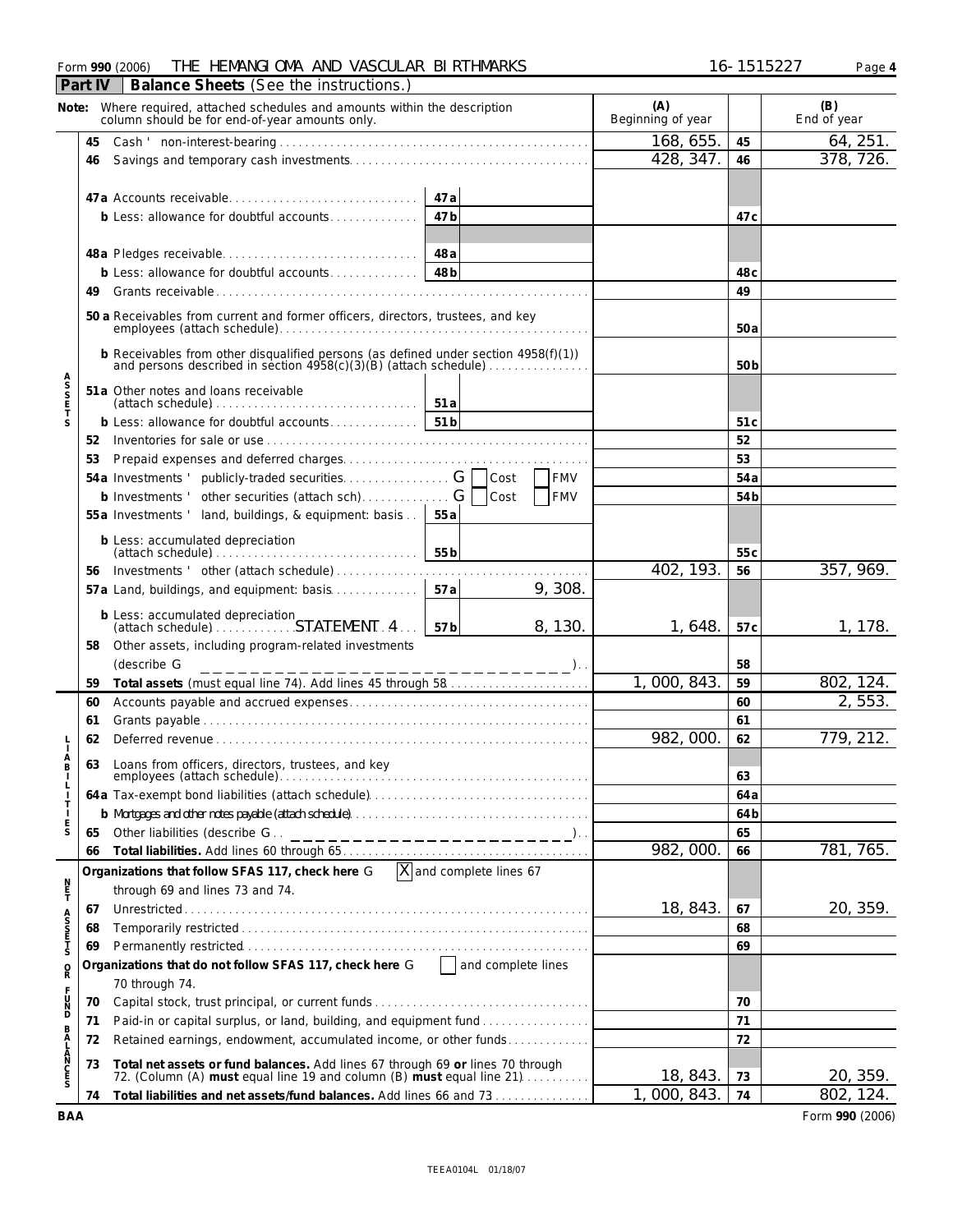|             | Form 990 (2006)                                                                                                                                                                                                                       | THE HEMANGIOMA AND VASCULAR BIRTHMARKS                         |                                                   |                | 16-1515227                                                                           |                | Page 5                                         |
|-------------|---------------------------------------------------------------------------------------------------------------------------------------------------------------------------------------------------------------------------------------|----------------------------------------------------------------|---------------------------------------------------|----------------|--------------------------------------------------------------------------------------|----------------|------------------------------------------------|
|             | Part IV-A Reconciliation of Revenue per Audited Financial Statements with Revenue per Return (See the<br>instructions.)                                                                                                               |                                                                |                                                   |                |                                                                                      |                |                                                |
| a<br>b      | Amounts included on line a but not on Part I, line 12:                                                                                                                                                                                |                                                                |                                                   |                |                                                                                      | a              | 421, 848.                                      |
|             |                                                                                                                                                                                                                                       |                                                                |                                                   | b <sub>1</sub> | 43, 306.                                                                             |                |                                                |
|             |                                                                                                                                                                                                                                       |                                                                |                                                   | b2             |                                                                                      |                |                                                |
|             |                                                                                                                                                                                                                                       |                                                                |                                                   | b3             |                                                                                      |                |                                                |
|             | 4 Other (specify):                                                                                                                                                                                                                    | ___________________________________                            |                                                   |                |                                                                                      |                |                                                |
|             |                                                                                                                                                                                                                                       |                                                                |                                                   | b4             |                                                                                      |                |                                                |
|             |                                                                                                                                                                                                                                       |                                                                |                                                   |                |                                                                                      | b              | 43, 306.                                       |
| $\mathsf C$ |                                                                                                                                                                                                                                       |                                                                |                                                   |                |                                                                                      | $\mathsf{C}$   | 378, 542.                                      |
| d           | Amounts included on Part I, line 12, but not on line a:                                                                                                                                                                               |                                                                |                                                   | d1             |                                                                                      |                |                                                |
|             | 1 Investment expenses not included on Part I, line 6b<br>2Other (specify):                                                                                                                                                            |                                                                |                                                   |                |                                                                                      |                |                                                |
|             |                                                                                                                                                                                                                                       | _________________________________                              |                                                   | d2             |                                                                                      |                |                                                |
|             |                                                                                                                                                                                                                                       | ____________________________                                   |                                                   |                |                                                                                      | d              |                                                |
| е           |                                                                                                                                                                                                                                       |                                                                |                                                   |                |                                                                                      | $\mathsf{e}$   | 378, 542.                                      |
|             | Part IV-B Reconciliation of Expenses per Audited Financial Statements with Expenses per Return                                                                                                                                        |                                                                |                                                   |                |                                                                                      |                |                                                |
|             |                                                                                                                                                                                                                                       |                                                                |                                                   |                |                                                                                      |                |                                                |
| a           |                                                                                                                                                                                                                                       |                                                                |                                                   |                |                                                                                      | a              | 420, 332.                                      |
| b           | Amounts included on line a but not on Part I, line 17:                                                                                                                                                                                |                                                                |                                                   |                |                                                                                      |                |                                                |
|             |                                                                                                                                                                                                                                       |                                                                |                                                   | b <sub>1</sub> |                                                                                      |                |                                                |
|             |                                                                                                                                                                                                                                       |                                                                |                                                   | b2             |                                                                                      |                |                                                |
|             | b3                                                                                                                                                                                                                                    |                                                                |                                                   |                |                                                                                      |                |                                                |
|             | 4 Other (specify):                                                                                                                                                                                                                    | _________________________________                              |                                                   | b4             |                                                                                      |                |                                                |
|             |                                                                                                                                                                                                                                       | ---------------------------                                    |                                                   |                |                                                                                      | b              |                                                |
| $\mathsf C$ |                                                                                                                                                                                                                                       |                                                                |                                                   |                |                                                                                      | $\mathsf{C}$   | 420, 332.                                      |
| d           | Amounts included on Part I, line 17, but not on line a:                                                                                                                                                                               |                                                                |                                                   |                |                                                                                      |                |                                                |
|             | d1<br>1 Investment expenses not included on Part I, line 6b                                                                                                                                                                           |                                                                |                                                   |                |                                                                                      |                |                                                |
|             | 2 Other (specify):<br>________________________________                                                                                                                                                                                |                                                                |                                                   |                |                                                                                      |                |                                                |
|             |                                                                                                                                                                                                                                       | ____________________________                                   |                                                   | d2             |                                                                                      |                |                                                |
|             |                                                                                                                                                                                                                                       |                                                                |                                                   |                |                                                                                      | d              |                                                |
| е           |                                                                                                                                                                                                                                       |                                                                |                                                   |                |                                                                                      | $\mathsf{e}$   | 420, 332.                                      |
|             | Part V-A<br>Current Officers, Directors, Trustees, and Key Employees (List each person who was an officer, director, trustee, or key employee at any time during the year even if they were not compensated.) (See the instructions.) |                                                                |                                                   |                |                                                                                      |                |                                                |
|             | (A) Name and address                                                                                                                                                                                                                  | (B) Title and average hours<br>per week devoted<br>to position | (C) Compensation<br>(if not paid,<br>$enter - 0-$ |                | (D) Contributions to<br>employee benefit<br>plans and deferred<br>compensation plans |                | (E) Expense<br>account and other<br>allowances |
|             |                                                                                                                                                                                                                                       |                                                                |                                                   |                |                                                                                      |                |                                                |
|             | SEE STATEMENT 5                                                                                                                                                                                                                       |                                                                |                                                   | 137, 200.      |                                                                                      | $\mathbf{O}$ . | 0.                                             |
|             |                                                                                                                                                                                                                                       |                                                                |                                                   |                |                                                                                      |                |                                                |
|             |                                                                                                                                                                                                                                       |                                                                |                                                   |                |                                                                                      |                |                                                |
|             |                                                                                                                                                                                                                                       |                                                                |                                                   |                |                                                                                      |                |                                                |
|             |                                                                                                                                                                                                                                       |                                                                |                                                   |                |                                                                                      |                |                                                |
|             |                                                                                                                                                                                                                                       |                                                                |                                                   |                |                                                                                      |                |                                                |
|             |                                                                                                                                                                                                                                       |                                                                |                                                   |                |                                                                                      |                |                                                |
|             |                                                                                                                                                                                                                                       |                                                                |                                                   |                |                                                                                      |                |                                                |
|             |                                                                                                                                                                                                                                       |                                                                |                                                   |                |                                                                                      |                |                                                |
|             |                                                                                                                                                                                                                                       |                                                                |                                                   |                |                                                                                      |                |                                                |
|             |                                                                                                                                                                                                                                       |                                                                |                                                   |                |                                                                                      |                |                                                |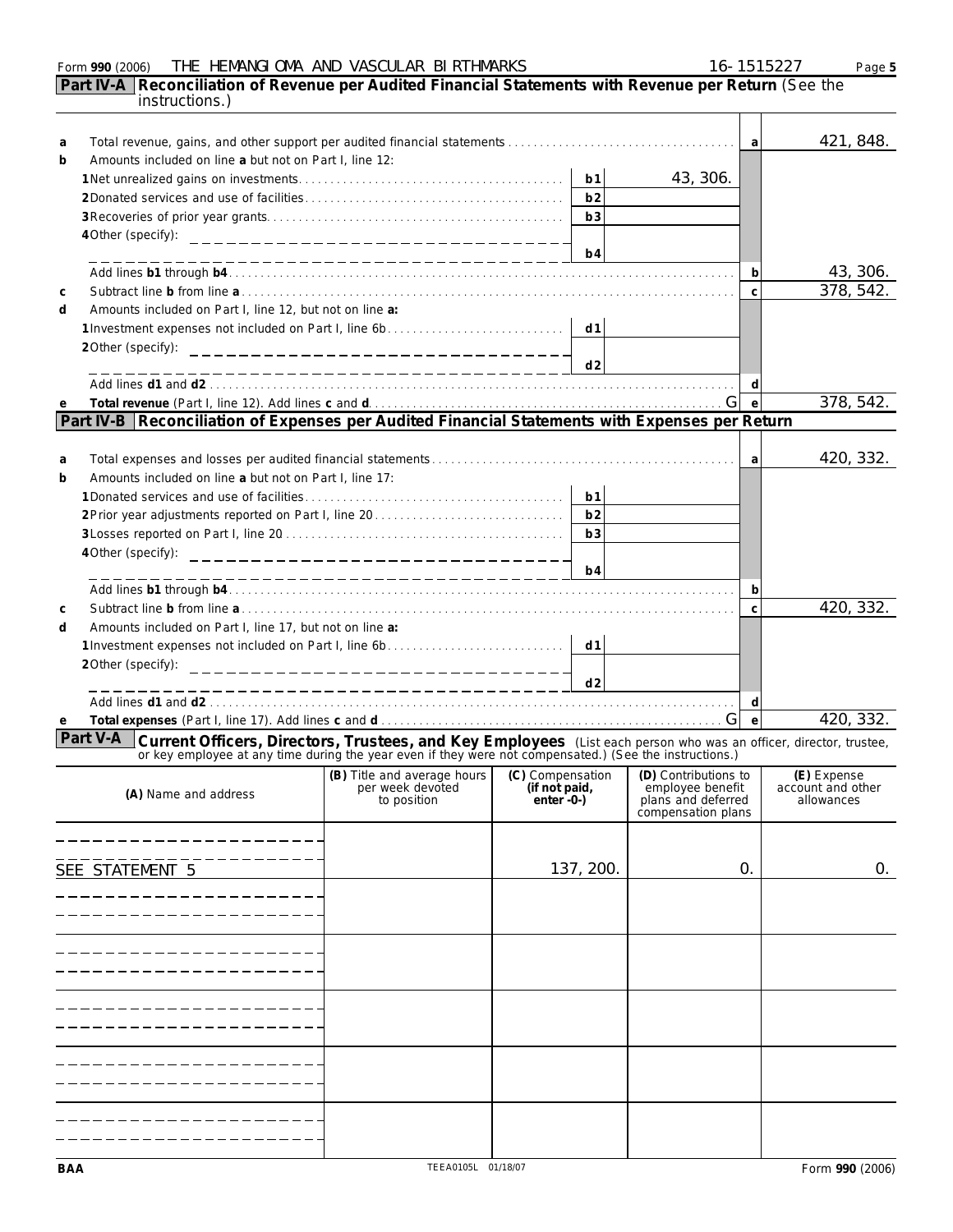| Form 990 (2006) THE HEMANGIOMA AND VASCULAR BIRTHMARKS<br>16-1515227                                                                                                                                                                                                                                                                                                          |      |  |        |  |  |
|-------------------------------------------------------------------------------------------------------------------------------------------------------------------------------------------------------------------------------------------------------------------------------------------------------------------------------------------------------------------------------|------|--|--------|--|--|
| Part V-A Current Officers, Directors, Trustees, and Key Employees (continued)                                                                                                                                                                                                                                                                                                 |      |  | Yes No |  |  |
| 75 a Enter the total number of officers, directors, and trustees permitted to vote on organization business as board meetings. $\cdot$ G 19                                                                                                                                                                                                                                   |      |  |        |  |  |
| b Are any officers, directors, trustees, or key employees listed in Form 990, Part V-A, or highest compensated employees<br>listed in Schedule A, Part I, or highest compensated professional and other independent contractors listed in Schedule<br>A, Part II-A or II-B, related to each other through family or business relationships? If 'Yes,' attach a statement that |      |  |        |  |  |
|                                                                                                                                                                                                                                                                                                                                                                               |      |  |        |  |  |
| c Do any officers, directors, trustees, or key employees listed in form 990, Part V-A, or highest compensated employees<br>listed in Schedule A, Part I, or highest compensated professional and other independent contractors listed in Schedule                                                                                                                             |      |  |        |  |  |
| A, Part II-A or II-B, receive compensation from any other organizations, whether tax exempt or taxable, that are related to the organization? See the instructions for the definition of 'related organization'.                                                                                                                                                              |      |  |        |  |  |
| If 'Yes,' attach a statement that includes the information described in the instructions.                                                                                                                                                                                                                                                                                     |      |  |        |  |  |
|                                                                                                                                                                                                                                                                                                                                                                               | 75 d |  |        |  |  |

**Part V-B Former Officers, Directors, Trustees, and Key Employees That Received Compensation or Other** Benefits (If any former officer, director, trustee, or key employee received compensation or other benefits (described below)<br>during the year, list that person below and enter the amount of compensation or other benefits i

| (A) Name and address | (B) Loans and<br>Advances | (C) Compensation<br>$(if not paid, enter -0-)$ | (D) Contributions to<br>employee benefit<br>plans and deferred<br>compensation plans | (E) Expense<br>account and other<br>allowances |
|----------------------|---------------------------|------------------------------------------------|--------------------------------------------------------------------------------------|------------------------------------------------|
| <b>NONE</b>          |                           |                                                |                                                                                      |                                                |
|                      |                           |                                                |                                                                                      |                                                |
|                      |                           |                                                |                                                                                      |                                                |
|                      |                           |                                                |                                                                                      |                                                |
|                      |                           |                                                |                                                                                      |                                                |
|                      |                           |                                                |                                                                                      |                                                |

| Part VI   Other Information (See the instructions.)                                                                       |                 | Yes             | No. |  |
|---------------------------------------------------------------------------------------------------------------------------|-----------------|-----------------|-----|--|
| Did the organization make a change in its activities or methods of conducting activities?<br>76                           |                 |                 |     |  |
|                                                                                                                           |                 |                 |     |  |
| Were any changes made in the organizing or governing documents but not reported to the IRS?<br>77                         |                 |                 |     |  |
| If 'Yes,' attach a conformed copy of the changes.                                                                         |                 |                 |     |  |
| 78 a Did the organization have unrelated business gross income of \$1,000 or more during the year covered by this return? | 78a             |                 |     |  |
|                                                                                                                           |                 |                 |     |  |
| Was there a liquidation, dissolution, termination, or substantial contraction during the<br>79.                           |                 |                 |     |  |
|                                                                                                                           |                 |                 |     |  |
| 80 a Is the organization related (other than by association with a statewide or nationwide organization) through common   |                 |                 |     |  |
|                                                                                                                           | 80a             |                 | X   |  |
| b If 'Yes,' enter the name of the organization $G$ $N/A$                                                                  |                 |                 |     |  |
| $---------------$ and check whether it is<br>exempt or<br>nonexempt.                                                      |                 |                 |     |  |
| O                                                                                                                         |                 |                 |     |  |
|                                                                                                                           | 81 <sub>b</sub> |                 |     |  |
| BAA                                                                                                                       |                 | Form 990 (2006) |     |  |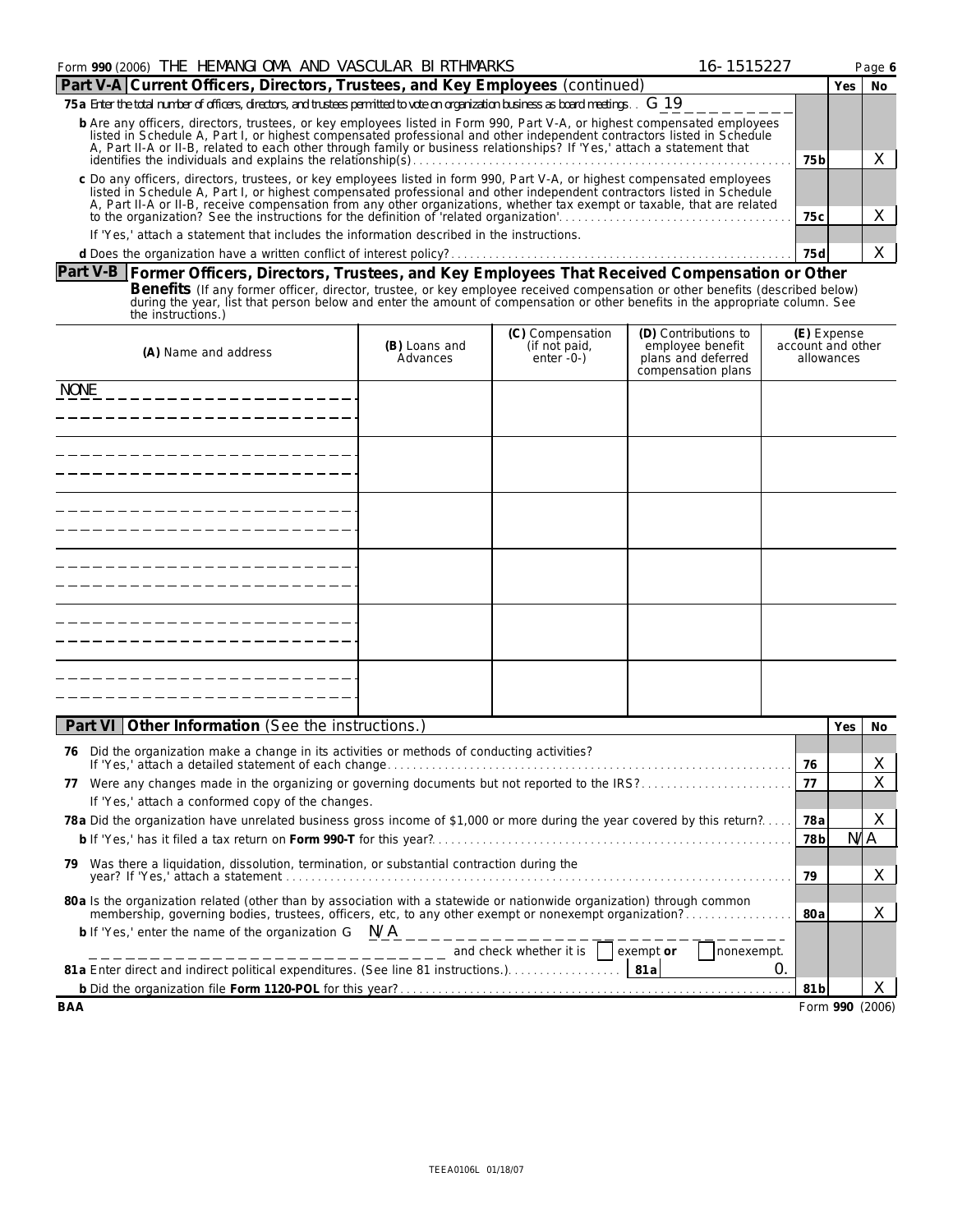| THE HEMANGIOMA AND VASCULAR BIRTHMARKS<br>Form 990 (2006)                                                                                                                                                                                                                       | 16-1515227 |                 |                | Page 7         |
|---------------------------------------------------------------------------------------------------------------------------------------------------------------------------------------------------------------------------------------------------------------------------------|------------|-----------------|----------------|----------------|
| Part VI Other Information (continued)                                                                                                                                                                                                                                           |            |                 | Yes            | No             |
| 82 a Did the organization receive donated services or the use of materials, equipment, or facilities at no charge or at                                                                                                                                                         |            | 82a             |                | X              |
| b If 'Yes,' you may indicate the value of these items here. Do not include this amount as<br>$\frac{1}{10}$ res, you may muicate the value of these items here. Do not include this amount as<br>revenue in Part I or as an expense in Part II. (See instructions in Part III.) | N/A        |                 |                |                |
| 83a Did the organization comply with the public inspection requirements for returns and exemption applications?                                                                                                                                                                 |            | 83a             | Χ              |                |
|                                                                                                                                                                                                                                                                                 |            | 83b             | $\overline{X}$ |                |
|                                                                                                                                                                                                                                                                                 |            | 84a             |                | X              |
| b If 'Yes,' did the organization include with every solicitation an express statement that such contributions or gifts were                                                                                                                                                     |            | 84b             | N/A            |                |
| 85                                                                                                                                                                                                                                                                              |            | 85a             | N/A            |                |
|                                                                                                                                                                                                                                                                                 |            | 85 <sub>b</sub> | N/A            |                |
| If 'Yes' was answered to either 85a or 85b, do not complete 85c through 85h below unless the organization received a<br>waiver for proxy tax owed for the prior year.                                                                                                           |            |                 |                |                |
| 85c                                                                                                                                                                                                                                                                             | N/A        |                 |                |                |
| 85d                                                                                                                                                                                                                                                                             | N/A        |                 |                |                |
|                                                                                                                                                                                                                                                                                 | N/A        |                 |                |                |
|                                                                                                                                                                                                                                                                                 | N/A        |                 |                |                |
|                                                                                                                                                                                                                                                                                 |            | 85 a            | N/A            |                |
| h If section 6033(e)(1)(A) dues notices were sent, does the organization agree to add the amount on line 85f to its reasonable estimate of                                                                                                                                      |            | 85h             | N/A            |                |
| 86 501(c)(7) organizations. Enter: a Initiation fees and capital contributions included on                                                                                                                                                                                      |            |                 |                |                |
| 86a                                                                                                                                                                                                                                                                             | N/A        |                 |                |                |
| b Gross receipts, included on line 12, for public use of club facilities<br>86 <sub>b</sub>                                                                                                                                                                                     | N/A        |                 |                |                |
| 87a<br>87 501(c)(12) organizations. Enter: a Gross income from members or shareholders                                                                                                                                                                                          | N/A        |                 |                |                |
| b Gross income from other sources. (Do not net amounts due or paid to other sources<br>87b                                                                                                                                                                                      | N/A        |                 |                |                |
| 88 a At any time during the year, did the organization own a 50% or greater interest in a taxable corporation or partnership, or an entity disregarded as separate from the organization under Regulations sections 301.7701-2                                                  |            | 88a             |                | Χ              |
| b At any time during the year, did the organization, directly or indirectly, own a controlled entity within the meaning of section 512(b)(13)? If 'Yes,' complete Part XI.                                                                                                      | G          | 88 b            |                | X              |
| 89 a 501(c)(3) organizations. Enter: Amount of tax imposed on the organization during the year under:                                                                                                                                                                           |            |                 |                |                |
| section 4911 G $0.25 - 0.35 = 0.15$ : section 4912G $1.25 - 0.35 = 0.15$ : section 4955G                                                                                                                                                                                        | 0.         |                 |                |                |
|                                                                                                                                                                                                                                                                                 |            |                 |                |                |
| b 501(c)(3) and 501(c)(4) organizations. Did the organization engage in any section 4958 excess benefit transaction<br>during the year or did it become aware of an excess benefit transaction from a prior year? If 'Yes,' attac                                               |            | 89 <sub>b</sub> |                | Χ              |
| c Enter: Amount of tax imposed on the organization managers or disqualified persons during the                                                                                                                                                                                  | 0.         |                 |                |                |
|                                                                                                                                                                                                                                                                                 | $\Omega$ . |                 |                |                |
| e All organizations. At any time during the tax year, was the organization a party to a prohibited tax shelter transaction?                                                                                                                                                     |            | 89e             |                | X              |
| f All organizations. Did the organization acquire a direct or indirect interest in any applicable insurance contract?                                                                                                                                                           |            | 89f             |                | $\overline{X}$ |
|                                                                                                                                                                                                                                                                                 |            |                 |                |                |
| g For supporting organizations and sponsoring organizations maintaining donor advised funds. Did the supporting<br>organization, or a fund maintained by a sponsoring organization, have excess business holdings at any time dur                                               |            | 89 a            |                | X              |
|                                                                                                                                                                                                                                                                                 |            |                 |                |                |
| b Number of employees employed in the pay period that includes March 12, 2006                                                                                                                                                                                                   |            | 90 <sub>b</sub> |                | 3              |
|                                                                                                                                                                                                                                                                                 |            |                 |                |                |
| b At any time during the calendar year, did the organization have an interest in or a signature or other authority over a                                                                                                                                                       |            |                 | Yes            | No             |
| financial account in a foreign country (such as a bank account, securities account, or other financial account)?                                                                                                                                                                |            | 91 <sub>b</sub> |                | $\times$       |
| If 'Yes,' enter the name of the foreign country $G_{\text{max}} = 1$                                                                                                                                                                                                            |            |                 |                |                |
| See the instructions for exceptions and filing requirements for Form TD F 90-22.1, Report of Foreign Bank and<br>Financial Accounts.                                                                                                                                            |            |                 |                |                |
| <b>BAA</b>                                                                                                                                                                                                                                                                      |            | Form 990 (2006) |                |                |

| ۰, |  |  |
|----|--|--|
|    |  |  |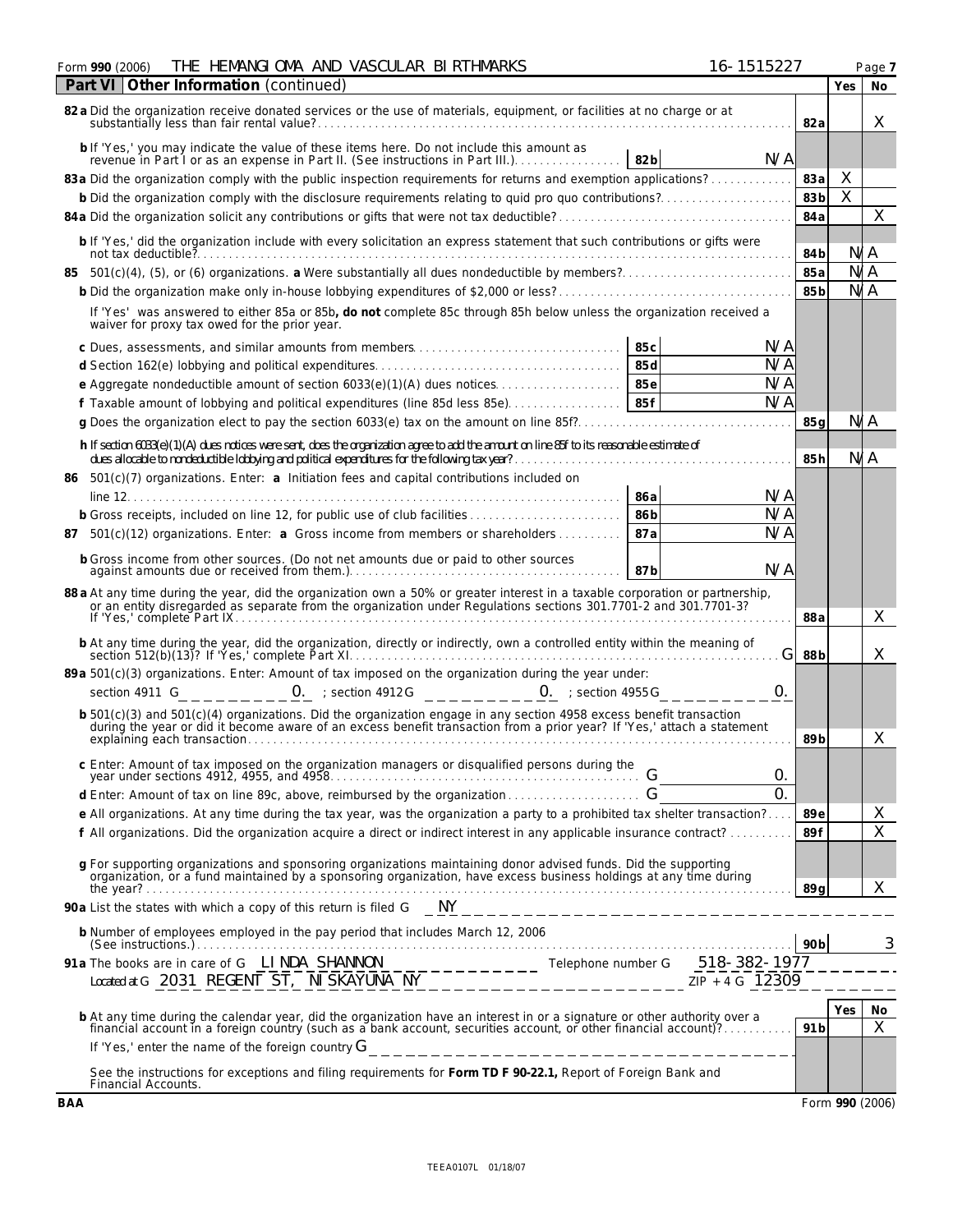| Part VI Other Information (continued)<br>Yes<br>91 <sub>c</sub><br>c At any time during the calendar year, did the organization maintain an office outside of the United States?<br>If 'Yes,' enter the name of the foreign country $G$<br>-------------<br>Section 4947(a)(1) nonexempt charitable trusts filing Form 990 in lieu of Form 1041' Check here.<br>92<br>N/A<br>Part VII Analysis of Income-Producing Activities (See the instructions.)<br>Excluded by section 512, 513, or 514<br>Unrelated business income<br>(E)<br>Note: Enter gross amounts unless<br>Related or exempt<br>(C)<br>(A)<br>(B)<br>(D)<br>otherwise indicated.<br><b>Business code</b><br>Exclusion code<br>Amount<br>function income<br>Amount<br>93 Program service revenue:<br>a CONFERENCE FEES<br>b<br><u> 1989 - Johann Barbara, martin a</u><br>С<br><u> 1989 - Johann Barbara, martin a</u><br>d<br><u> 1989 - Johann Barn, mars an t-Amerikaansk politiker (</u><br>е<br>f Medicare/Medicaid payments<br>g Fees & contracts from government agencies<br>Membership dues and assessments.<br>94<br>887.<br>14<br>Interest on savings & temporary cash invmnts.<br>95<br>14<br>8, 467.<br>Dividends & interest from securities<br>96<br>Net rental income or (loss) from real estate:<br>97<br>a debt-financed property<br>b not debt-financed property<br>Net rental income or (loss) from pers prop<br>98<br>Other investment income<br>99<br>Gain or (loss) from sales of assets<br>100<br>18<br>997.<br>other than inventory<br>Net income or (loss) from special events<br>101<br>102<br>Gross profit or (loss) from sales of inventory<br>103<br>Other revenue: a<br>b | Form 990 (2006) THE HEMANGI OMA AND VASCULAR BIRTHMARKS |  | 16-1515227 | Page 8             |
|---------------------------------------------------------------------------------------------------------------------------------------------------------------------------------------------------------------------------------------------------------------------------------------------------------------------------------------------------------------------------------------------------------------------------------------------------------------------------------------------------------------------------------------------------------------------------------------------------------------------------------------------------------------------------------------------------------------------------------------------------------------------------------------------------------------------------------------------------------------------------------------------------------------------------------------------------------------------------------------------------------------------------------------------------------------------------------------------------------------------------------------------------------------------------------------------------------------------------------------------------------------------------------------------------------------------------------------------------------------------------------------------------------------------------------------------------------------------------------------------------------------------------------------------------------------------------------------------------------------------------------------------------------------------|---------------------------------------------------------|--|------------|--------------------|
|                                                                                                                                                                                                                                                                                                                                                                                                                                                                                                                                                                                                                                                                                                                                                                                                                                                                                                                                                                                                                                                                                                                                                                                                                                                                                                                                                                                                                                                                                                                                                                                                                                                                     |                                                         |  |            | No                 |
|                                                                                                                                                                                                                                                                                                                                                                                                                                                                                                                                                                                                                                                                                                                                                                                                                                                                                                                                                                                                                                                                                                                                                                                                                                                                                                                                                                                                                                                                                                                                                                                                                                                                     |                                                         |  |            | X                  |
|                                                                                                                                                                                                                                                                                                                                                                                                                                                                                                                                                                                                                                                                                                                                                                                                                                                                                                                                                                                                                                                                                                                                                                                                                                                                                                                                                                                                                                                                                                                                                                                                                                                                     |                                                         |  |            |                    |
|                                                                                                                                                                                                                                                                                                                                                                                                                                                                                                                                                                                                                                                                                                                                                                                                                                                                                                                                                                                                                                                                                                                                                                                                                                                                                                                                                                                                                                                                                                                                                                                                                                                                     |                                                         |  |            |                    |
|                                                                                                                                                                                                                                                                                                                                                                                                                                                                                                                                                                                                                                                                                                                                                                                                                                                                                                                                                                                                                                                                                                                                                                                                                                                                                                                                                                                                                                                                                                                                                                                                                                                                     |                                                         |  |            |                    |
|                                                                                                                                                                                                                                                                                                                                                                                                                                                                                                                                                                                                                                                                                                                                                                                                                                                                                                                                                                                                                                                                                                                                                                                                                                                                                                                                                                                                                                                                                                                                                                                                                                                                     |                                                         |  |            |                    |
|                                                                                                                                                                                                                                                                                                                                                                                                                                                                                                                                                                                                                                                                                                                                                                                                                                                                                                                                                                                                                                                                                                                                                                                                                                                                                                                                                                                                                                                                                                                                                                                                                                                                     |                                                         |  |            |                    |
|                                                                                                                                                                                                                                                                                                                                                                                                                                                                                                                                                                                                                                                                                                                                                                                                                                                                                                                                                                                                                                                                                                                                                                                                                                                                                                                                                                                                                                                                                                                                                                                                                                                                     |                                                         |  |            |                    |
|                                                                                                                                                                                                                                                                                                                                                                                                                                                                                                                                                                                                                                                                                                                                                                                                                                                                                                                                                                                                                                                                                                                                                                                                                                                                                                                                                                                                                                                                                                                                                                                                                                                                     |                                                         |  |            |                    |
|                                                                                                                                                                                                                                                                                                                                                                                                                                                                                                                                                                                                                                                                                                                                                                                                                                                                                                                                                                                                                                                                                                                                                                                                                                                                                                                                                                                                                                                                                                                                                                                                                                                                     |                                                         |  |            | 5,750.             |
|                                                                                                                                                                                                                                                                                                                                                                                                                                                                                                                                                                                                                                                                                                                                                                                                                                                                                                                                                                                                                                                                                                                                                                                                                                                                                                                                                                                                                                                                                                                                                                                                                                                                     |                                                         |  |            |                    |
|                                                                                                                                                                                                                                                                                                                                                                                                                                                                                                                                                                                                                                                                                                                                                                                                                                                                                                                                                                                                                                                                                                                                                                                                                                                                                                                                                                                                                                                                                                                                                                                                                                                                     |                                                         |  |            |                    |
|                                                                                                                                                                                                                                                                                                                                                                                                                                                                                                                                                                                                                                                                                                                                                                                                                                                                                                                                                                                                                                                                                                                                                                                                                                                                                                                                                                                                                                                                                                                                                                                                                                                                     |                                                         |  |            |                    |
|                                                                                                                                                                                                                                                                                                                                                                                                                                                                                                                                                                                                                                                                                                                                                                                                                                                                                                                                                                                                                                                                                                                                                                                                                                                                                                                                                                                                                                                                                                                                                                                                                                                                     |                                                         |  |            |                    |
|                                                                                                                                                                                                                                                                                                                                                                                                                                                                                                                                                                                                                                                                                                                                                                                                                                                                                                                                                                                                                                                                                                                                                                                                                                                                                                                                                                                                                                                                                                                                                                                                                                                                     |                                                         |  |            |                    |
|                                                                                                                                                                                                                                                                                                                                                                                                                                                                                                                                                                                                                                                                                                                                                                                                                                                                                                                                                                                                                                                                                                                                                                                                                                                                                                                                                                                                                                                                                                                                                                                                                                                                     |                                                         |  |            |                    |
|                                                                                                                                                                                                                                                                                                                                                                                                                                                                                                                                                                                                                                                                                                                                                                                                                                                                                                                                                                                                                                                                                                                                                                                                                                                                                                                                                                                                                                                                                                                                                                                                                                                                     |                                                         |  |            |                    |
|                                                                                                                                                                                                                                                                                                                                                                                                                                                                                                                                                                                                                                                                                                                                                                                                                                                                                                                                                                                                                                                                                                                                                                                                                                                                                                                                                                                                                                                                                                                                                                                                                                                                     |                                                         |  |            |                    |
|                                                                                                                                                                                                                                                                                                                                                                                                                                                                                                                                                                                                                                                                                                                                                                                                                                                                                                                                                                                                                                                                                                                                                                                                                                                                                                                                                                                                                                                                                                                                                                                                                                                                     |                                                         |  |            |                    |
|                                                                                                                                                                                                                                                                                                                                                                                                                                                                                                                                                                                                                                                                                                                                                                                                                                                                                                                                                                                                                                                                                                                                                                                                                                                                                                                                                                                                                                                                                                                                                                                                                                                                     |                                                         |  |            |                    |
|                                                                                                                                                                                                                                                                                                                                                                                                                                                                                                                                                                                                                                                                                                                                                                                                                                                                                                                                                                                                                                                                                                                                                                                                                                                                                                                                                                                                                                                                                                                                                                                                                                                                     |                                                         |  |            |                    |
|                                                                                                                                                                                                                                                                                                                                                                                                                                                                                                                                                                                                                                                                                                                                                                                                                                                                                                                                                                                                                                                                                                                                                                                                                                                                                                                                                                                                                                                                                                                                                                                                                                                                     |                                                         |  |            |                    |
|                                                                                                                                                                                                                                                                                                                                                                                                                                                                                                                                                                                                                                                                                                                                                                                                                                                                                                                                                                                                                                                                                                                                                                                                                                                                                                                                                                                                                                                                                                                                                                                                                                                                     |                                                         |  |            |                    |
|                                                                                                                                                                                                                                                                                                                                                                                                                                                                                                                                                                                                                                                                                                                                                                                                                                                                                                                                                                                                                                                                                                                                                                                                                                                                                                                                                                                                                                                                                                                                                                                                                                                                     |                                                         |  |            |                    |
|                                                                                                                                                                                                                                                                                                                                                                                                                                                                                                                                                                                                                                                                                                                                                                                                                                                                                                                                                                                                                                                                                                                                                                                                                                                                                                                                                                                                                                                                                                                                                                                                                                                                     |                                                         |  |            |                    |
|                                                                                                                                                                                                                                                                                                                                                                                                                                                                                                                                                                                                                                                                                                                                                                                                                                                                                                                                                                                                                                                                                                                                                                                                                                                                                                                                                                                                                                                                                                                                                                                                                                                                     |                                                         |  |            |                    |
|                                                                                                                                                                                                                                                                                                                                                                                                                                                                                                                                                                                                                                                                                                                                                                                                                                                                                                                                                                                                                                                                                                                                                                                                                                                                                                                                                                                                                                                                                                                                                                                                                                                                     |                                                         |  |            |                    |
|                                                                                                                                                                                                                                                                                                                                                                                                                                                                                                                                                                                                                                                                                                                                                                                                                                                                                                                                                                                                                                                                                                                                                                                                                                                                                                                                                                                                                                                                                                                                                                                                                                                                     |                                                         |  |            |                    |
| С                                                                                                                                                                                                                                                                                                                                                                                                                                                                                                                                                                                                                                                                                                                                                                                                                                                                                                                                                                                                                                                                                                                                                                                                                                                                                                                                                                                                                                                                                                                                                                                                                                                                   |                                                         |  |            |                    |
| d                                                                                                                                                                                                                                                                                                                                                                                                                                                                                                                                                                                                                                                                                                                                                                                                                                                                                                                                                                                                                                                                                                                                                                                                                                                                                                                                                                                                                                                                                                                                                                                                                                                                   |                                                         |  |            |                    |
| e                                                                                                                                                                                                                                                                                                                                                                                                                                                                                                                                                                                                                                                                                                                                                                                                                                                                                                                                                                                                                                                                                                                                                                                                                                                                                                                                                                                                                                                                                                                                                                                                                                                                   |                                                         |  |            |                    |
| 10, 351<br>104 Subtotal (add columns (B), (D), and (E)).<br>$\overline{G}$                                                                                                                                                                                                                                                                                                                                                                                                                                                                                                                                                                                                                                                                                                                                                                                                                                                                                                                                                                                                                                                                                                                                                                                                                                                                                                                                                                                                                                                                                                                                                                                          |                                                         |  |            | 5,750.<br>16, 101. |
| 105 Total (add line 104, columns (B), (D), and (E))<br>Note: Line 105 plus line 1e, Part I, should equal the amount on line 12, Part I.                                                                                                                                                                                                                                                                                                                                                                                                                                                                                                                                                                                                                                                                                                                                                                                                                                                                                                                                                                                                                                                                                                                                                                                                                                                                                                                                                                                                                                                                                                                             |                                                         |  |            |                    |
| Relationship of Activities to the Accomplishment of Exempt Purposes (See the instructions.)<br>Part VIII                                                                                                                                                                                                                                                                                                                                                                                                                                                                                                                                                                                                                                                                                                                                                                                                                                                                                                                                                                                                                                                                                                                                                                                                                                                                                                                                                                                                                                                                                                                                                            |                                                         |  |            |                    |
| Line No.<br>Explain how each activity for which income is reported in column (E) of Part VII contributed importantly to the accomplishment                                                                                                                                                                                                                                                                                                                                                                                                                                                                                                                                                                                                                                                                                                                                                                                                                                                                                                                                                                                                                                                                                                                                                                                                                                                                                                                                                                                                                                                                                                                          |                                                         |  |            |                    |
| F<br>of the organization's exempt purposes (other than by providing funds for such purposes).                                                                                                                                                                                                                                                                                                                                                                                                                                                                                                                                                                                                                                                                                                                                                                                                                                                                                                                                                                                                                                                                                                                                                                                                                                                                                                                                                                                                                                                                                                                                                                       |                                                         |  |            |                    |
| $N/\overline{A}$                                                                                                                                                                                                                                                                                                                                                                                                                                                                                                                                                                                                                                                                                                                                                                                                                                                                                                                                                                                                                                                                                                                                                                                                                                                                                                                                                                                                                                                                                                                                                                                                                                                    |                                                         |  |            |                    |
|                                                                                                                                                                                                                                                                                                                                                                                                                                                                                                                                                                                                                                                                                                                                                                                                                                                                                                                                                                                                                                                                                                                                                                                                                                                                                                                                                                                                                                                                                                                                                                                                                                                                     |                                                         |  |            |                    |
|                                                                                                                                                                                                                                                                                                                                                                                                                                                                                                                                                                                                                                                                                                                                                                                                                                                                                                                                                                                                                                                                                                                                                                                                                                                                                                                                                                                                                                                                                                                                                                                                                                                                     |                                                         |  |            |                    |
|                                                                                                                                                                                                                                                                                                                                                                                                                                                                                                                                                                                                                                                                                                                                                                                                                                                                                                                                                                                                                                                                                                                                                                                                                                                                                                                                                                                                                                                                                                                                                                                                                                                                     |                                                         |  |            |                    |
| Information Regarding Taxable Subsidiaries and Disregarded Entities (See the instructions.)<br>Part IX                                                                                                                                                                                                                                                                                                                                                                                                                                                                                                                                                                                                                                                                                                                                                                                                                                                                                                                                                                                                                                                                                                                                                                                                                                                                                                                                                                                                                                                                                                                                                              |                                                         |  |            |                    |
| (A)<br>(C)<br>(E)<br>(B)<br>(D)                                                                                                                                                                                                                                                                                                                                                                                                                                                                                                                                                                                                                                                                                                                                                                                                                                                                                                                                                                                                                                                                                                                                                                                                                                                                                                                                                                                                                                                                                                                                                                                                                                     |                                                         |  |            |                    |
| Name, address, and EIN of corporation,<br>Percentage of<br>Total<br>End-of-year<br>Nature of activities<br>ownership interest<br>partnership, or disregarded entity<br>assets<br>income                                                                                                                                                                                                                                                                                                                                                                                                                                                                                                                                                                                                                                                                                                                                                                                                                                                                                                                                                                                                                                                                                                                                                                                                                                                                                                                                                                                                                                                                             |                                                         |  |            |                    |
| %<br>N/A                                                                                                                                                                                                                                                                                                                                                                                                                                                                                                                                                                                                                                                                                                                                                                                                                                                                                                                                                                                                                                                                                                                                                                                                                                                                                                                                                                                                                                                                                                                                                                                                                                                            |                                                         |  |            |                    |
| %                                                                                                                                                                                                                                                                                                                                                                                                                                                                                                                                                                                                                                                                                                                                                                                                                                                                                                                                                                                                                                                                                                                                                                                                                                                                                                                                                                                                                                                                                                                                                                                                                                                                   |                                                         |  |            |                    |
| $\%$                                                                                                                                                                                                                                                                                                                                                                                                                                                                                                                                                                                                                                                                                                                                                                                                                                                                                                                                                                                                                                                                                                                                                                                                                                                                                                                                                                                                                                                                                                                                                                                                                                                                |                                                         |  |            |                    |
| $\frac{9}{6}$                                                                                                                                                                                                                                                                                                                                                                                                                                                                                                                                                                                                                                                                                                                                                                                                                                                                                                                                                                                                                                                                                                                                                                                                                                                                                                                                                                                                                                                                                                                                                                                                                                                       |                                                         |  |            |                    |
| Information Regarding Transfers Associated with Personal Benefit Contracts (See the instructions.)<br>Part X                                                                                                                                                                                                                                                                                                                                                                                                                                                                                                                                                                                                                                                                                                                                                                                                                                                                                                                                                                                                                                                                                                                                                                                                                                                                                                                                                                                                                                                                                                                                                        |                                                         |  |            |                    |
| X No<br>a Did the organization, during the year, receive any funds, directly or indirectly, to pay premiums on a personal benefit contract?.<br>Yes                                                                                                                                                                                                                                                                                                                                                                                                                                                                                                                                                                                                                                                                                                                                                                                                                                                                                                                                                                                                                                                                                                                                                                                                                                                                                                                                                                                                                                                                                                                 |                                                         |  |            |                    |
| X No<br>b Did the organization, during the year, pay premiums, directly or indirectly, on a personal benefit contract?<br>Yes<br>Note: If 'Yes' to (b), file Form 8870 and Form 4720 (see instructions).                                                                                                                                                                                                                                                                                                                                                                                                                                                                                                                                                                                                                                                                                                                                                                                                                                                                                                                                                                                                                                                                                                                                                                                                                                                                                                                                                                                                                                                            |                                                         |  |            |                    |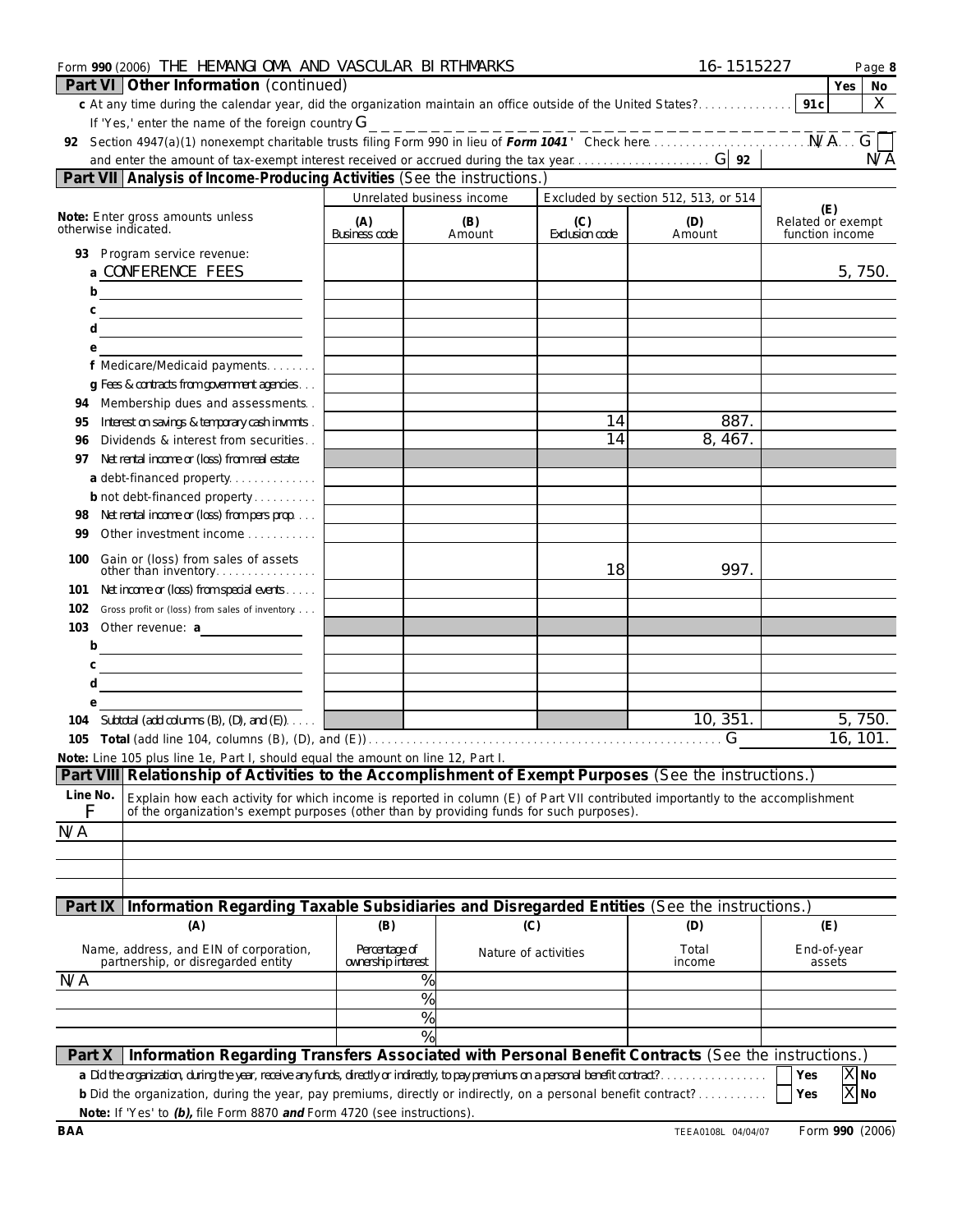|                | Form 990 (2006) THE HEMANGI OMA AND VASCULAR BI RTHMARKS                                                                                                                                                                               |                                          | 16-1515227                             |                                                              |                           | Page 9  |  |  |
|----------------|----------------------------------------------------------------------------------------------------------------------------------------------------------------------------------------------------------------------------------------|------------------------------------------|----------------------------------------|--------------------------------------------------------------|---------------------------|---------|--|--|
| Part XI        | Information Regarding Transfers To and From Controlled Entities. Complete only if the<br>organization is a controlling organization as defined in section 512(b)(13).                                                                  |                                          |                                        |                                                              |                           |         |  |  |
|                |                                                                                                                                                                                                                                        |                                          |                                        |                                                              | Yes                       | No      |  |  |
| 106            | Did the reporting organization make any transfers to a controlled entity as defined in section 512(b)(13) of the Code? If                                                                                                              |                                          |                                        |                                                              |                           | X       |  |  |
|                | (A)<br>Name, address, of each<br>controlled entity                                                                                                                                                                                     | (B)<br>Employer Identification<br>Number | Description of<br>transfer             |                                                              | (D)<br>Amount of transfer |         |  |  |
| a              |                                                                                                                                                                                                                                        |                                          |                                        |                                                              |                           |         |  |  |
| b              |                                                                                                                                                                                                                                        |                                          |                                        |                                                              |                           |         |  |  |
| C              |                                                                                                                                                                                                                                        |                                          |                                        |                                                              |                           |         |  |  |
|                | Totals                                                                                                                                                                                                                                 |                                          |                                        |                                                              |                           |         |  |  |
| 107            | Did the reporting organization receive any transfers from a controlled entity as defined in section 512(b)(13) of the Code? If                                                                                                         |                                          |                                        |                                                              | Yes                       | No<br>X |  |  |
|                | (A)<br>Name, address, of each<br>controlled entity                                                                                                                                                                                     | (B)<br>Employer Identification<br>Number | (C)<br>Description of<br>transfer      |                                                              | (D)<br>Amount of transfer |         |  |  |
| a              |                                                                                                                                                                                                                                        |                                          |                                        |                                                              |                           |         |  |  |
| b              |                                                                                                                                                                                                                                        |                                          |                                        |                                                              |                           |         |  |  |
| C              |                                                                                                                                                                                                                                        |                                          |                                        |                                                              |                           |         |  |  |
|                | Totals                                                                                                                                                                                                                                 |                                          |                                        |                                                              |                           |         |  |  |
|                |                                                                                                                                                                                                                                        |                                          |                                        |                                                              |                           | Yes No  |  |  |
| 108            | Did the organization have a binding written contract in effect on August 17, 2006, covering the interest, rents, royalties, and                                                                                                        |                                          |                                        |                                                              |                           | X.      |  |  |
| Please         | Under penalties of perjury, I declare that I have examined this return, including accompanying schedules and statements, and to the best of my knowledge and belief, it is<br>true, correct, and complete. Declaration of prepare<br>G |                                          |                                        |                                                              |                           |         |  |  |
| Sign<br>Here   | Signature of officer<br>Date<br>O<br>Type or print name and title.                                                                                                                                                                     |                                          |                                        |                                                              |                           |         |  |  |
| Paid<br>Pre-   | Preparer's<br>G<br>signature                                                                                                                                                                                                           | Date                                     | Check if<br>self-<br>G<br>employed     | Preparer's SSN or PTIN (See<br>General Instruction W)<br>N/A |                           |         |  |  |
| parer's<br>Use | DEANGELUS & ASSOCS,<br>SLOCUM,<br>CPA'S<br>-PC<br>Firm's name (or<br>yours if self-                                                                                                                                                    |                                          |                                        |                                                              |                           |         |  |  |
| Only           | 974 ALBANY-SHAKER ROAD<br>employed),<br>$\overline{\phantom{a}}$<br>address, and<br>NY 12110<br>LATHAM,<br>$ZIP + 4$                                                                                                                   |                                          | N/A<br>G<br>EIN<br>G(518)<br>Phone no. |                                                              | 783-6000                  |         |  |  |
| <b>BAA</b>     |                                                                                                                                                                                                                                        |                                          |                                        |                                                              | Form 990 (2006)           |         |  |  |

TEEA0110L 01/19/07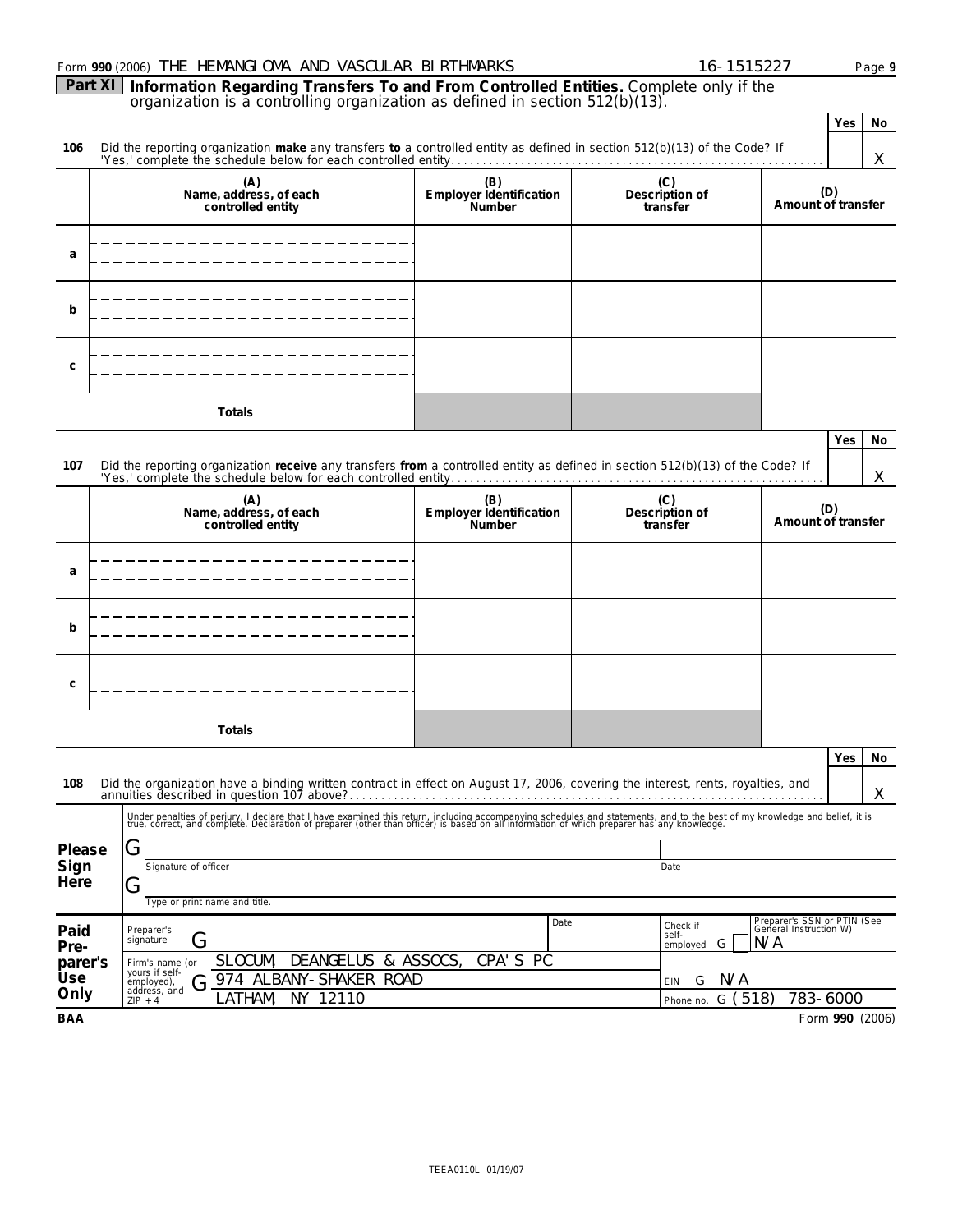|                                                      |                                                                                                                                                                                               | <b>Organization Exempt Under</b>                                                                                                                     |                  |                                                                                | OMB No. 1545-0047                              |
|------------------------------------------------------|-----------------------------------------------------------------------------------------------------------------------------------------------------------------------------------------------|------------------------------------------------------------------------------------------------------------------------------------------------------|------------------|--------------------------------------------------------------------------------|------------------------------------------------|
| <b>SCHEDULE A</b><br>(Form 990 or 990-EZ)            |                                                                                                                                                                                               | Section $501(c)(3)$                                                                                                                                  |                  |                                                                                |                                                |
|                                                      |                                                                                                                                                                                               | (Except Private Foundation) and Section 501(e), 501(f), 501(k),<br>501(n), or 4947(a)(1) Nonexempt Charitable Trust                                  |                  |                                                                                | 2006                                           |
| Department of the Treasury                           |                                                                                                                                                                                               | Supplementary Information ' (See separate instructions.)<br>G MUST be completed by the above organizations and attached to their Form 990 or 990-EZ. |                  |                                                                                |                                                |
| Internal Revenue Service<br>Name of the organization | THE HEMANGIOMA AND VASCULAR BIRTHMARKS                                                                                                                                                        |                                                                                                                                                      |                  | Employer identification number                                                 |                                                |
|                                                      | FOUNDATION INC                                                                                                                                                                                |                                                                                                                                                      |                  | 16-1515227                                                                     |                                                |
| Part I                                               | Compensation of the Five Highest Paid Employees Other Than Officers, Directors, and Trustees<br>(See instructions. List each one. If there are none, enter 'None.')                           |                                                                                                                                                      |                  |                                                                                |                                                |
|                                                      | (a) Name and address of each<br>employee paid more<br>than \$50,000                                                                                                                           | (b) Title and average<br>hours per week<br>devoted to position                                                                                       | (c) Compensation | (d) Contributions<br>to employee benefit<br>plans and deferred<br>compensation | (e) Expense<br>account and other<br>allowances |
| <b>NONE</b>                                          |                                                                                                                                                                                               |                                                                                                                                                      |                  |                                                                                |                                                |
|                                                      |                                                                                                                                                                                               |                                                                                                                                                      |                  |                                                                                |                                                |
|                                                      |                                                                                                                                                                                               |                                                                                                                                                      |                  |                                                                                |                                                |
|                                                      |                                                                                                                                                                                               |                                                                                                                                                      |                  |                                                                                |                                                |
|                                                      |                                                                                                                                                                                               |                                                                                                                                                      |                  |                                                                                |                                                |
|                                                      |                                                                                                                                                                                               |                                                                                                                                                      |                  |                                                                                |                                                |
|                                                      |                                                                                                                                                                                               |                                                                                                                                                      |                  |                                                                                |                                                |
| Total number of other employees paid                 |                                                                                                                                                                                               |                                                                                                                                                      | 0                |                                                                                |                                                |
| Part II' A                                           | Compensation of the Five Highest Paid Independent Contractors for Professional Services<br>(See instructions. List each one (whether individuals or firms). If there are none, enter 'None.') |                                                                                                                                                      |                  |                                                                                |                                                |
|                                                      | (a) Name and address of each independent contractor paid more than \$50,000                                                                                                                   |                                                                                                                                                      |                  | (b) Type of service                                                            | (c) Compensation                               |
| <b>NONE</b>                                          |                                                                                                                                                                                               |                                                                                                                                                      |                  |                                                                                |                                                |
|                                                      |                                                                                                                                                                                               |                                                                                                                                                      |                  |                                                                                |                                                |
|                                                      |                                                                                                                                                                                               |                                                                                                                                                      |                  |                                                                                |                                                |
|                                                      |                                                                                                                                                                                               |                                                                                                                                                      |                  |                                                                                |                                                |
|                                                      |                                                                                                                                                                                               |                                                                                                                                                      |                  |                                                                                |                                                |
|                                                      |                                                                                                                                                                                               |                                                                                                                                                      |                  |                                                                                |                                                |
|                                                      |                                                                                                                                                                                               |                                                                                                                                                      |                  |                                                                                |                                                |
| Total number of others receiving over                |                                                                                                                                                                                               |                                                                                                                                                      |                  |                                                                                |                                                |
| \$50,000 for professional services<br>Part II'       | G<br>B Compensation of the Five Highest Paid Independent Contractors for Other Services                                                                                                       |                                                                                                                                                      | 0                |                                                                                |                                                |
|                                                      | (List each contractor who performed services other than professional services, whether individuals or<br>firms. If there are none, enter 'None.' See instructions.)                           |                                                                                                                                                      |                  |                                                                                |                                                |
|                                                      | (a) Name and address of each independent contractor paid more than \$50,000                                                                                                                   |                                                                                                                                                      |                  | (b) Type of service                                                            | (c) Compensation                               |
| <b>NONE</b>                                          |                                                                                                                                                                                               |                                                                                                                                                      |                  |                                                                                |                                                |
|                                                      |                                                                                                                                                                                               |                                                                                                                                                      |                  |                                                                                |                                                |
|                                                      |                                                                                                                                                                                               |                                                                                                                                                      |                  |                                                                                |                                                |
|                                                      |                                                                                                                                                                                               |                                                                                                                                                      |                  |                                                                                |                                                |
|                                                      |                                                                                                                                                                                               |                                                                                                                                                      |                  |                                                                                |                                                |
|                                                      |                                                                                                                                                                                               |                                                                                                                                                      |                  |                                                                                |                                                |
|                                                      |                                                                                                                                                                                               |                                                                                                                                                      |                  |                                                                                |                                                |
| Total number of other contractors receiving          |                                                                                                                                                                                               |                                                                                                                                                      | 0                |                                                                                |                                                |

BAA For Paperwork Reduction Act Notice, see the Instructions for Form 990 and Form 990-EZ. Schedule A (Form 990 or 990-EZ) 2006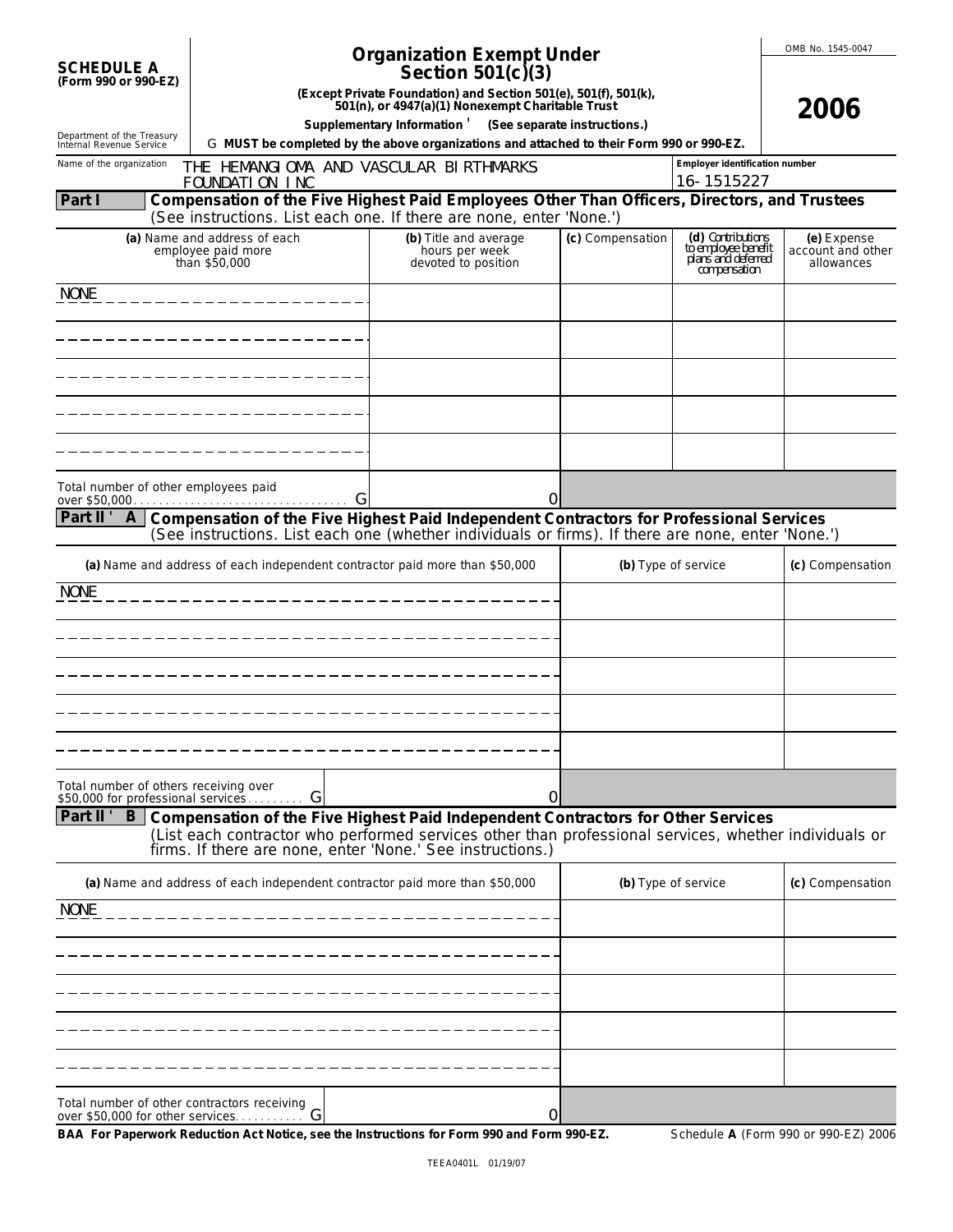|          | THE HEMANGIOMA AND VASCULAR BIRTHMARKS<br>Schedule A (Form 990 or 990-EZ) 2006                                                                                                                                                                                                                                                                                                                                                                                                         | 16-1515227 |                |        | Page 2         |
|----------|----------------------------------------------------------------------------------------------------------------------------------------------------------------------------------------------------------------------------------------------------------------------------------------------------------------------------------------------------------------------------------------------------------------------------------------------------------------------------------------|------------|----------------|--------|----------------|
| Part III | Statements About Activities (See instructions.)                                                                                                                                                                                                                                                                                                                                                                                                                                        |            |                | Yes No |                |
|          | During the year, has the organization attempted to influence national, state, or local legislation, including any attempt<br>to influence public opinion on a legislative matter or referendum? If 'Yes,' enter the total expenses paid                                                                                                                                                                                                                                                |            | $\overline{1}$ |        | X              |
|          | Organizations that made an election under section 501(h) by filing Form 5768 must complete Part VI-A. Other<br>organizations checking 'Yes' must complete Part VI-B AND attach a statement giving a detailed description of the<br>lobbying activities.                                                                                                                                                                                                                                |            |                |        |                |
| 2        | During the year, has the organization, either directly or indirectly, engaged in any of the following acts with any<br>substantial contributors, trustees, directors, officers, creators, key employees, or members of their families, or with any<br>taxable organization with which any such person is affiliated as an officer, director, trustee, majority owner, or principal<br>beneficiary? (If the answer to any question is 'Yes,' attach a detailed statement explaining the |            |                |        |                |
|          |                                                                                                                                                                                                                                                                                                                                                                                                                                                                                        |            | 2a             |        | X              |
|          |                                                                                                                                                                                                                                                                                                                                                                                                                                                                                        |            | 2 <sub>b</sub> |        | X              |
|          |                                                                                                                                                                                                                                                                                                                                                                                                                                                                                        |            | 2c             |        | X              |
|          | d Payment of compensation (or payment or reimbursement of expenses if more than \$1,000)?                                                                                                                                                                                                                                                                                                                                                                                              |            | 2d             |        | X              |
|          |                                                                                                                                                                                                                                                                                                                                                                                                                                                                                        |            | 2e             |        | X              |
|          | 3a Did the organization make grants for scholarships, fellowships, student loans, etc? (If 'Yes,' attach an<br>explanation of how the organization determines that recipients qualify to receive payments.)                                                                                                                                                                                                                                                                            |            | 3a             |        | X              |
|          |                                                                                                                                                                                                                                                                                                                                                                                                                                                                                        |            | 3 <sub>b</sub> |        | X              |
|          | c Did the organization receive or hold an easement for conservation purposes, including easements<br>to preserve open space, the environment, historic land areas or historic structures? If<br>"Yes,' attach a detailed statement                                                                                                                                                                                                                                                     |            | 3 <sub>c</sub> |        | X              |
|          | d Did the organization provide credit counseling, debt management, credit repair, or debt negotiation services?                                                                                                                                                                                                                                                                                                                                                                        |            | 3d             |        | X              |
|          | 4a Did the organization maintain any donor advised funds? If 'Yes,' complete lines 4b through 4g. If 'No,' complete lines                                                                                                                                                                                                                                                                                                                                                              |            | 4a             |        | X              |
|          |                                                                                                                                                                                                                                                                                                                                                                                                                                                                                        |            | 4 <sub>b</sub> | N/A    |                |
| C        |                                                                                                                                                                                                                                                                                                                                                                                                                                                                                        |            | 4c             | N/A    |                |
|          |                                                                                                                                                                                                                                                                                                                                                                                                                                                                                        |            |                |        | N/A            |
|          | e Enter the aggregate value of assets held in all donor advised funds owned at the end of the tax year G                                                                                                                                                                                                                                                                                                                                                                               |            |                |        | N/A            |
|          | f Enter the total number of separate funds or accounts owned at the end of the tax year (excluding donor advised<br>funds included on line 4d) where donors have the right to provide advice on the distribution or investment of                                                                                                                                                                                                                                                      | G          |                |        | $\overline{0}$ |
|          | g Enter the aggregate value of assets held in all funds or accounts included on line 4f at the end of the tax year G                                                                                                                                                                                                                                                                                                                                                                   |            |                |        | 0.             |

**BAA** TEEA0402L 04/04/07 Schedule **A** (Form 990 or Form 990-EZ) 2006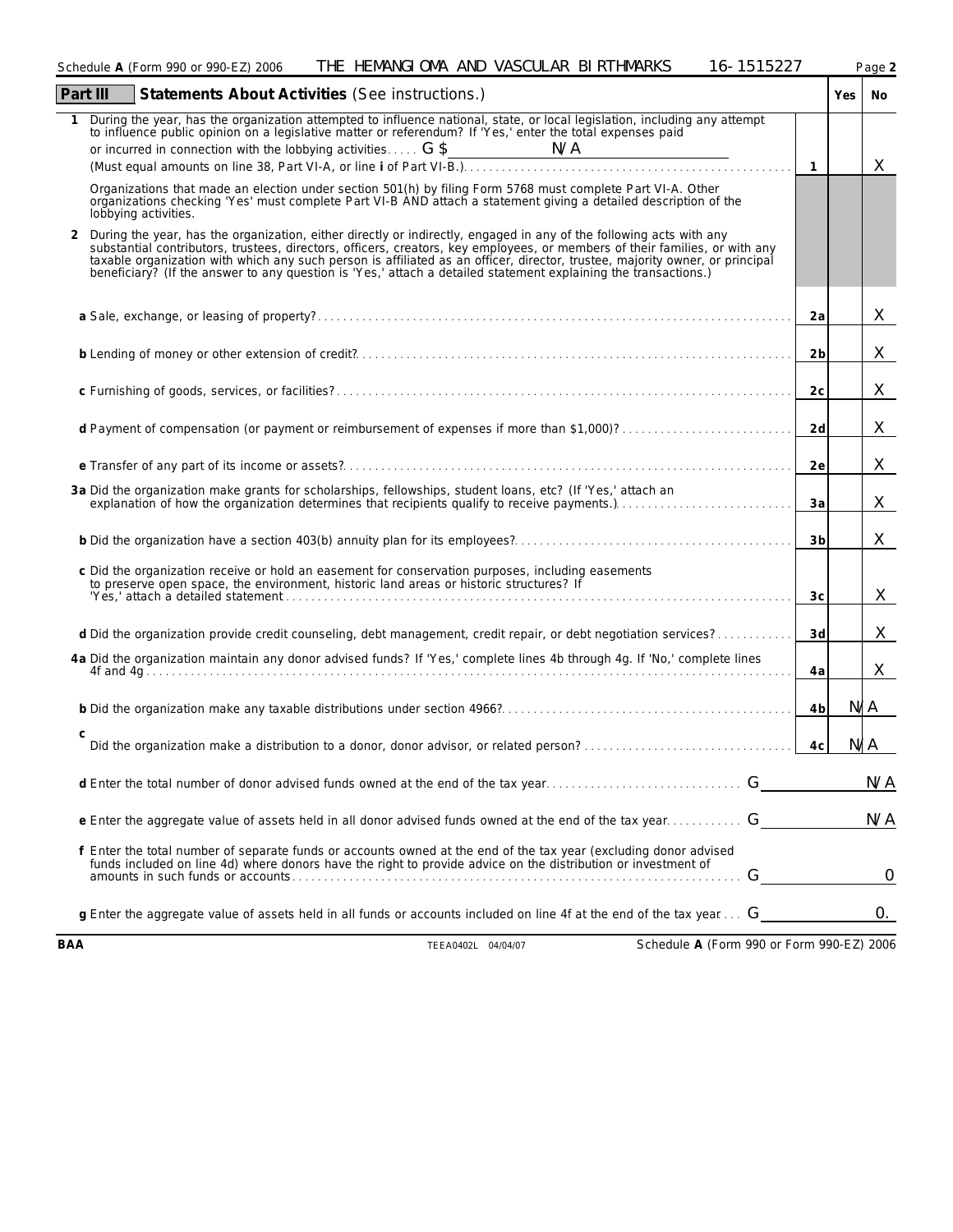## **Part IV Reason for Non-Private Foundation Status (See instructions.)** I certify that the organization is not a private foundation because it is: (Please check only **ONE** applicable box.) **5** A church, convention of churches, or association of churches. Section 170(b)(1)(A)(i). **6** A school. Section 170(b)(1)(A)(ii). (Also complete Part V.) **7** A hospital or a cooperative hospital service organization. Section 170(b)(1)(A)(iii). 8 A federal, state, or local government or governmental unit. Section 170(b)(1)(A)(v). **9** A medical research organization operated in conjunction with a hospital. Section 170(b)(1)(A)(iii). **Enter the hospital's name, city, and state** G 10 An organization operated for the benefit of a college or university owned or operated by a governmental unit. Section 170(b)(1)(A)(iv). (Also complete the **Support Schedule** in Part IV-A.) **11a** An organization that normally receives a substantial part of its support from a governmental unit or from the general public. Section 170(b)(1)(A)(vi). (Also complete the Support Schedule in Part IV-A.) **11b** A community trust. Section 170(b)(1)(A)(vi). (Also complete the **Support Schedule** in Part IV-A.) **Provide the following information about the supported organizations.** (See instructions.) **(a) Name(s) of supported organization(s) (b) Employer identification number (EIN) (c) Type of organization (described in lines 5 through 12 above or IRC section) (d) Is the supported organization listed in the supporting organization's governing documents? (e) Amount of support Yes No Total** . . . . . . . . . . . . . . . . . . . . . . . . . . . . . . . . . . . . . . . . . . . . . . . . . . . . . . . . . . . . . . . . . . . . . . . . . . . . . . . . . . . . . . . . . . . . . . . . . . . . . . . G 12 [X] An organization that normally receives: (1) more than 33-1/3% of its support from contributions, membership fees, and gross receipts<br>from activities related to its charitable, etc, functions ' subject to certain exc from gross investment income and unrelated business taxable income (less section 511 tax) from businesses acquired by the<br>organization after June 30, 1975. See section 509(a)(2). (Also complete the Support Schedule in Part **13** An organization that is not controlled by any disqualified persons (other than foundation managers) and otherwise meets the requirements of section 509(a)(3). Check the box that describes the type of supporting organization: G Type I Type II Type III Type III-Functionally Integrated Type III-Other X  $\overline{0}$ ,

14 An organization organized and operated to test for public safety. Section 509(a)(4). (See instructions.)

**BAA** Schedule **A** (Form 990 or 990-EZ) 2006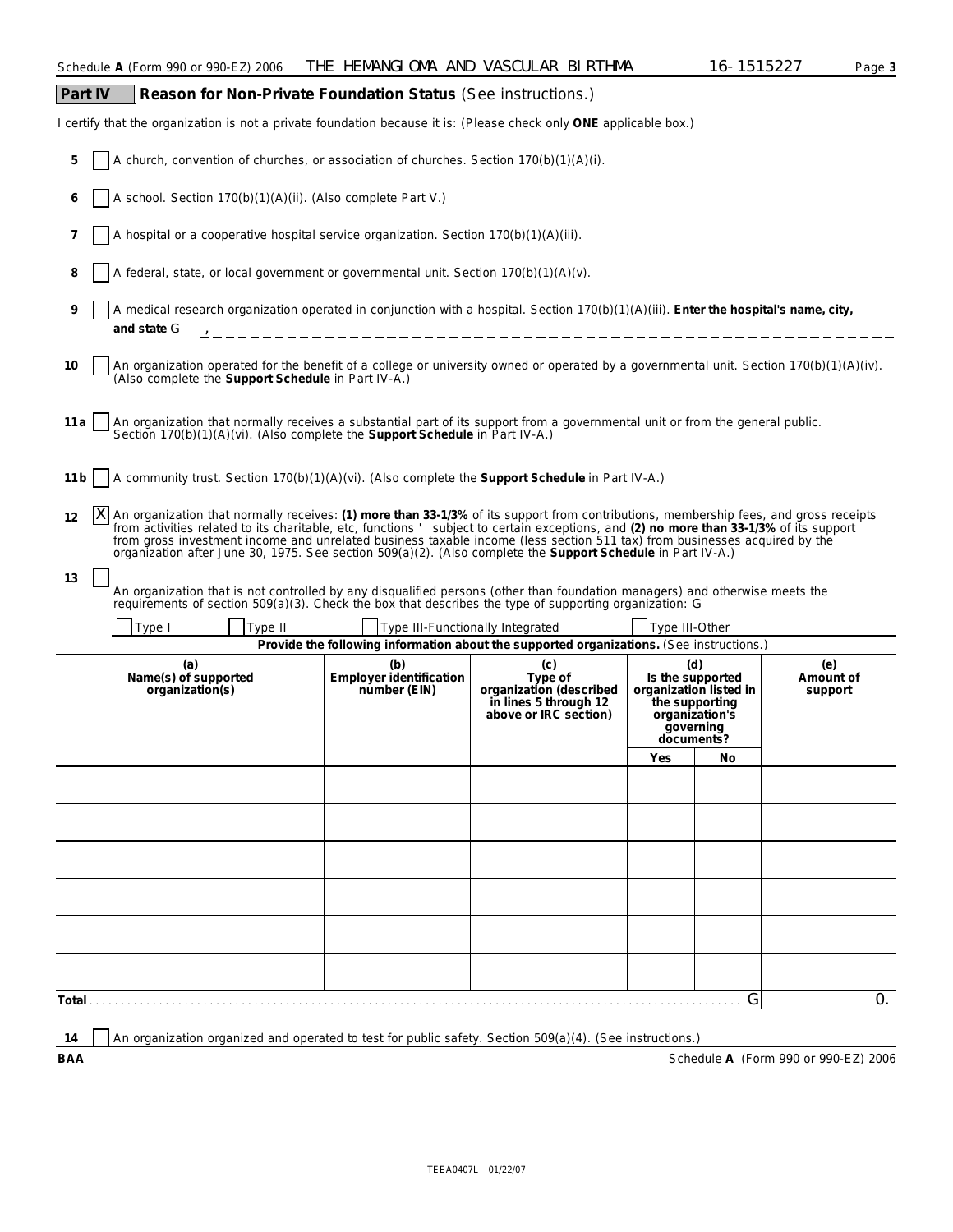| Schedule<br>'Form<br>$\Lambda$ | $- - -$<br>990<br>, or 990-F<br>- EZ' | THE<br>2006 | HEMANGI<br>' OMA | AND | VASCUL<br>∠LAR | <b>RTHMARK</b><br>BL | $\cap$ $\cap$ $\sup$<br>∼<br>r | Page |
|--------------------------------|---------------------------------------|-------------|------------------|-----|----------------|----------------------|--------------------------------|------|
|                                |                                       |             |                  |     |                |                      |                                |      |

**Part IV-A Support Schedule** (Complete only if you checked a box on line 10, 11, or 12.) **Use cash method of accounting. Note:** *You may use the worksheet in the instructions for converting from the accrual to the cash method of accounting.*

| Calendar year (or fiscal year                                                                                                                                                                                                                                                                                                                                                                                                                                                                                                                                                                                                  | (a)<br>2005          | (b)<br>2004          | (c)<br>2003                                      | (d)<br>2002          | (e)<br>Total          |
|--------------------------------------------------------------------------------------------------------------------------------------------------------------------------------------------------------------------------------------------------------------------------------------------------------------------------------------------------------------------------------------------------------------------------------------------------------------------------------------------------------------------------------------------------------------------------------------------------------------------------------|----------------------|----------------------|--------------------------------------------------|----------------------|-----------------------|
| Gifts, grants, and contributions<br>received. (Do not include<br>15<br>unusual grants. See line 28.)                                                                                                                                                                                                                                                                                                                                                                                                                                                                                                                           | 65, 288.             | 63, 483.             | 55, 206.                                         | 34, 861.             | 218, 838.             |
| Membership fees received<br>16                                                                                                                                                                                                                                                                                                                                                                                                                                                                                                                                                                                                 |                      |                      |                                                  |                      | 0.                    |
| Gross receipts from admissions,<br>17<br>merchandise sold or services performed,<br>or furnishing of facilities in any activity<br>that is related to the organization's<br>charitable, etc, purpose                                                                                                                                                                                                                                                                                                                                                                                                                           |                      |                      |                                                  | 490.                 | 490.                  |
| Gross income from interest, dividends,<br>18<br>amounts received from payments on<br>securities loans (section 512(a)(5)),<br>rents, royalties, and unrelated business<br>taxable income (less section 511 taxes)<br>from businesses acquired by the organ-<br>ization after June 30, 1975.                                                                                                                                                                                                                                                                                                                                    | 5, 188.              | 174.                 | 309.                                             | 794.                 | 6,465.                |
| Net income from unrelated business<br>19<br>activities not included in line 18.                                                                                                                                                                                                                                                                                                                                                                                                                                                                                                                                                |                      |                      |                                                  |                      | 0.                    |
| Tax revenues levied for the<br>20<br>organization's benefit and<br>either paid to it or expended<br>on its behalf                                                                                                                                                                                                                                                                                                                                                                                                                                                                                                              |                      |                      |                                                  |                      | 0.                    |
| The value of services or<br>21<br>facilities furnished to the<br>organization by a governmental<br>unit without charge. Do not<br>include the value of services or<br>facilities generally furnished to<br>the public without charge                                                                                                                                                                                                                                                                                                                                                                                           |                      |                      |                                                  |                      | 0.                    |
| Other income. Attach a<br>22<br>schedule. Do not include                                                                                                                                                                                                                                                                                                                                                                                                                                                                                                                                                                       |                      |                      |                                                  |                      |                       |
| gain or (loss) from sale of                                                                                                                                                                                                                                                                                                                                                                                                                                                                                                                                                                                                    |                      |                      |                                                  |                      |                       |
| capital assets SEE STMT 6.                                                                                                                                                                                                                                                                                                                                                                                                                                                                                                                                                                                                     | 12, 414.             | 24, 609.             | 8, 984.<br>64, 499.                              | 1,775.<br>37, 920.   | 47, 782.<br>273, 575. |
| Total of lines 15 through 22<br>23<br>Line 23 minus line 17.                                                                                                                                                                                                                                                                                                                                                                                                                                                                                                                                                                   | 82, 890.<br>82, 890. | 88, 266.<br>88, 266. | 64, 499.                                         | 37, 430.             | 273, 085.             |
| 24<br>Enter 1% of line 23<br>25                                                                                                                                                                                                                                                                                                                                                                                                                                                                                                                                                                                                | 829.                 | 883.                 | 645.                                             | 379.                 |                       |
| Organizations described on lines 10 or 11:<br>26                                                                                                                                                                                                                                                                                                                                                                                                                                                                                                                                                                               |                      |                      | a Enter 2% of amount in column (e), line 24  N/A | G<br>26a             |                       |
| b Prepare a list for your records to show the name of and amount contributed by each person (other than a governmental unit or publicly                                                                                                                                                                                                                                                                                                                                                                                                                                                                                        |                      |                      |                                                  |                      |                       |
| supported organization) whose total gifts for 2002 through 2005 exceeded the amount shown in line 26a. Do not file this list with your                                                                                                                                                                                                                                                                                                                                                                                                                                                                                         |                      |                      |                                                  | G<br>26 <sub>b</sub> |                       |
|                                                                                                                                                                                                                                                                                                                                                                                                                                                                                                                                                                                                                                |                      |                      |                                                  | G<br>26c             |                       |
| d Add: Amounts from column (e) for lines:                                                                                                                                                                                                                                                                                                                                                                                                                                                                                                                                                                                      |                      |                      | $\frac{18}{22}$ $\frac{19}{266}$                 |                      |                       |
|                                                                                                                                                                                                                                                                                                                                                                                                                                                                                                                                                                                                                                |                      |                      |                                                  | 26d<br>26e<br>G      |                       |
|                                                                                                                                                                                                                                                                                                                                                                                                                                                                                                                                                                                                                                |                      |                      |                                                  |                      | $\frac{0}{6}$         |
| 27 Organizations described on line 12:                                                                                                                                                                                                                                                                                                                                                                                                                                                                                                                                                                                         |                      |                      |                                                  |                      |                       |
| a For amounts included in lines 15, 16, and 17 that were received from a 'disqualified person,' prepare a list for your records to show the<br>name of, and total amounts received in each year from, each 'disqualified person.' Do not file this list with your return. Enter the sum of<br>such amounts for each year:                                                                                                                                                                                                                                                                                                      |                      |                      |                                                  |                      |                       |
| $(2005)$ $\qquad \qquad 22004)$ $\qquad \qquad 2004)$ $\qquad \qquad 22004)$ $\qquad \qquad 22003)$ $\qquad \qquad 22003)$ $\qquad \qquad 22002)$ $\qquad \qquad 22002)$ $\qquad \qquad 22002)$ $\qquad \qquad 22005)$                                                                                                                                                                                                                                                                                                                                                                                                         |                      |                      |                                                  |                      |                       |
| bFor any amount included in line 17 that was received from each person (other than 'disqualified persons'), prepare a list for your records<br>to show the name of, and amount received for each year, that was more than the larger of (1) the amount on line 25 for the year or (2)<br>\$5,000. (Include in the list organizations described in lines 5 through 11b, as well as individuals.) Do not file this list with your return.<br>After computing the difference between the amount received and the larger amount described in (1) or (2), enter the sum of these<br>differences (the excess amounts) for each year: |                      |                      |                                                  |                      |                       |
| (2005) $\underbrace{\phantom{0000}111}0.$ (2004) $\underbrace{\phantom{0000}000}20$ $\underbrace{\phantom{0000}000}21$ $\underbrace{\phantom{0000}000}21$ $\underbrace{\phantom{0000}000}20$ $\underbrace{\phantom{0000}000}21$ $\underbrace{\phantom{0000}000}20$ $\underbrace{\phantom{0000}000}21$ $\underbrace{\phantom{0000}000}21$ $\underbrace{\phantom{0000}000}2$                                                                                                                                                                                                                                                     |                      |                      |                                                  |                      |                       |
|                                                                                                                                                                                                                                                                                                                                                                                                                                                                                                                                                                                                                                |                      |                      |                                                  |                      |                       |
|                                                                                                                                                                                                                                                                                                                                                                                                                                                                                                                                                                                                                                |                      |                      |                                                  |                      |                       |
|                                                                                                                                                                                                                                                                                                                                                                                                                                                                                                                                                                                                                                |                      |                      |                                                  |                      |                       |
| F Total support for section 509(a)(2) test: Enter amount from line 23, column (e) G 27f 277 273, 575.                                                                                                                                                                                                                                                                                                                                                                                                                                                                                                                          |                      |                      |                                                  |                      |                       |
| g Public support percentage (line 27e (numerator) divided by line 27f (denominator). $\sqrt{G}$ 27g $\sqrt{G}$ 27g $\sqrt{G}$ 27g $\sqrt{G}$                                                                                                                                                                                                                                                                                                                                                                                                                                                                                   |                      |                      |                                                  |                      |                       |
| h Investment income percentage (line 18, column (e) (numerator) divided by line 27f (denominator)) G 27h 2.36 %                                                                                                                                                                                                                                                                                                                                                                                                                                                                                                                |                      |                      |                                                  |                      |                       |
| 28 Unusual Grants: For an organization described in line 10, 11, or 12 that received any unusual grants during 2002 through 2005, prepare a                                                                                                                                                                                                                                                                                                                                                                                                                                                                                    |                      |                      |                                                  |                      |                       |
| list for your records to show, for each year, the name of the contributor, the date and amount of the grant, and a brief description of the<br>nature of the grant. Do not file this list with your return. Do not include these grants in line 15.                                                                                                                                                                                                                                                                                                                                                                            |                      |                      |                                                  |                      |                       |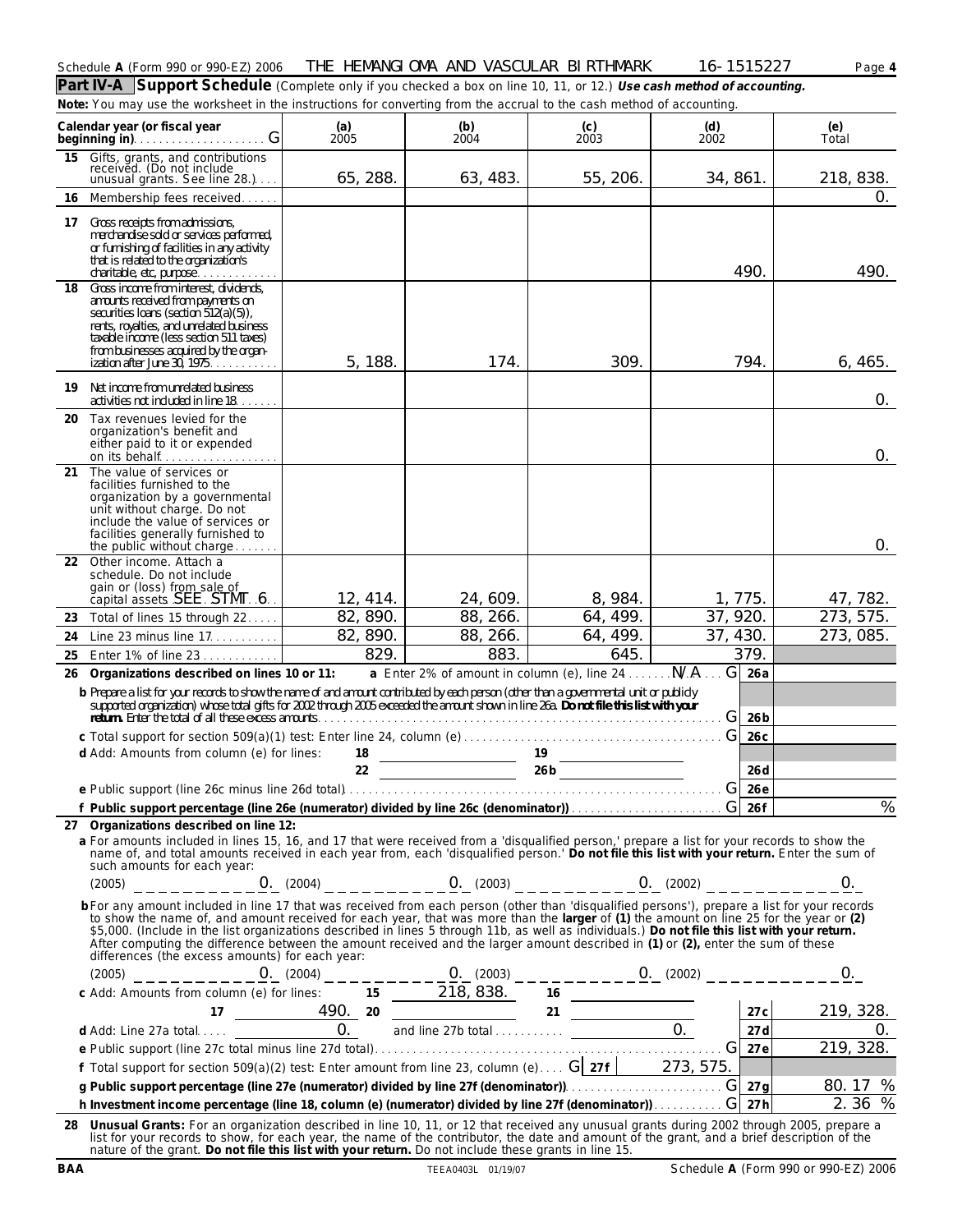|            | 16-1515227<br>Schedule A (Form 990 or 990-EZ) 2006 THE HEMANGI OMA AND VASCULAR BI RTHMA                                                                                                                                          |                 |     | Page 5 |
|------------|-----------------------------------------------------------------------------------------------------------------------------------------------------------------------------------------------------------------------------------|-----------------|-----|--------|
| Part V     | Private School Questionnaire (See instructions.)<br>(To be completed ONLY by schools that checked the box on line 6 in Part IV)                                                                                                   | N/A             |     |        |
|            |                                                                                                                                                                                                                                   |                 | Yes | No     |
| 29         |                                                                                                                                                                                                                                   | 29              |     |        |
| 30         | Does the organization include a statement of its racially nondiscriminatory policy toward students in all its brochures, catalogues, and other written communications with the public dealing with student admissions, program    | 30              |     |        |
| 31         | Has the organization publicized its racially nondiscriminatory policy through newspaper or broadcast media during<br>the period of solicitation for students, or during the registration period if it has no solicitation program | 31              |     |        |
|            | If 'Yes,' please describe; if 'No,' please explain. (If you need more space, attach a separate statement.)                                                                                                                        |                 |     |        |
|            |                                                                                                                                                                                                                                   |                 |     |        |
|            | 32 Does the organization maintain the following:                                                                                                                                                                                  | 32 a            |     |        |
|            | b Records documenting that scholarships and other financial assistance are awarded on a racially                                                                                                                                  | 32 <sub>b</sub> |     |        |
|            | c Copies of all catalogues, brochures, announcements, and other written communications to the public dealing                                                                                                                      | 32c             |     |        |
|            |                                                                                                                                                                                                                                   | 32d             |     |        |
|            | If you answered 'No' to any of the above, please explain. (If you need more space, attach a separate statement.)                                                                                                                  |                 |     |        |
|            |                                                                                                                                                                                                                                   |                 |     |        |
| 33         | Does the organization discriminate by race in any way with respect to:                                                                                                                                                            |                 |     |        |
|            |                                                                                                                                                                                                                                   | 33 a            |     |        |
|            |                                                                                                                                                                                                                                   | 33 <sub>b</sub> |     |        |
|            |                                                                                                                                                                                                                                   | 33c             |     |        |
|            |                                                                                                                                                                                                                                   | 33d             |     |        |
|            |                                                                                                                                                                                                                                   | 33e             |     |        |
|            |                                                                                                                                                                                                                                   | 33f             |     |        |
|            |                                                                                                                                                                                                                                   | 33q             |     |        |
|            |                                                                                                                                                                                                                                   | 33h             |     |        |
|            | If you answered 'Yes' to any of the above, please explain. (If you need more space, attach a separate statement.)                                                                                                                 |                 |     |        |
|            |                                                                                                                                                                                                                                   |                 |     |        |
|            |                                                                                                                                                                                                                                   | 34 a            |     |        |
|            | If you answered 'Yes' to either 34a or b, please explain using an attached statement.                                                                                                                                             | 34 b            |     |        |
| 35         | Does the organization certify that it has complied with the applicable requirements of sections 4.01 through 4.05 of Rev Proc 75-50, 1975-2 C.B. 587, covering racial<br>nondiscrimination? If 'No,' attach an explanation.       | 35              |     |        |
| <b>BAA</b> | Schedule A (Form 990 or 990-EZ) 2006<br>TEEA0404L 01/19/07                                                                                                                                                                        |                 |     |        |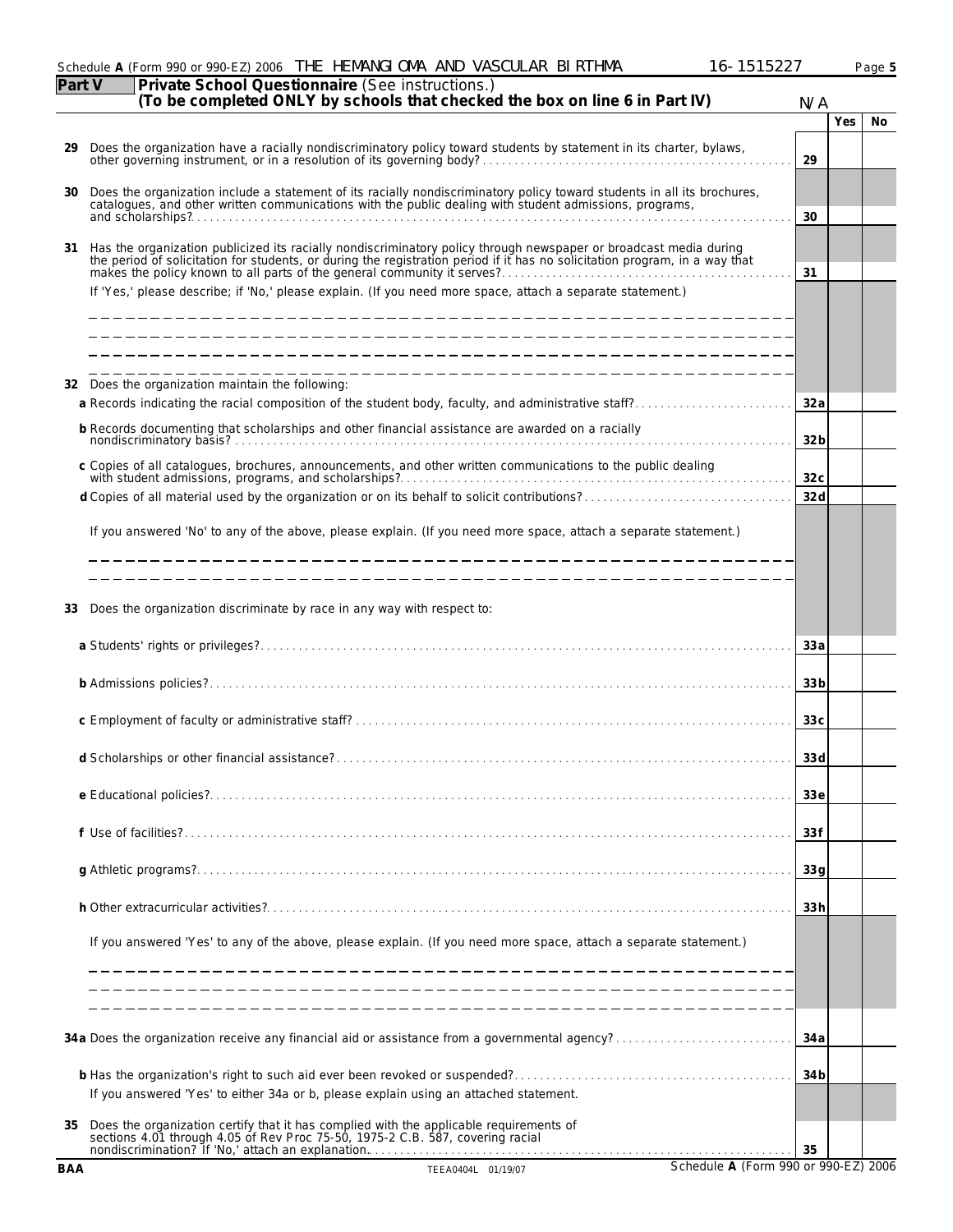| Schedule A (Form 990 or 990-EZ) 2006                                             | THE HEMANGLOMA AND VASCULAR BLRTHMAR |  | 16-1515227 | Page 6 |
|----------------------------------------------------------------------------------|--------------------------------------|--|------------|--------|
| Part VI-A Lobbying Expenditures by Electing Public Charities (See instructions.) |                                      |  |            |        |
| (To be completed ONLY by an eligible organization that filed Form 5768)          |                                      |  | N/A        |        |

Check G **a** if the organization belongs to an affiliated group. Check G **b** if you checked 'a' and 'limited control' provisions apply.

|    | The contract communication of the communication of the contract $\sigma$ and the contract contract of the contract of the contract of the contract of the contract of the contract of the contract of the contract of the contrac<br>Limits on Lobbying Expenditures<br>(The term 'expenditures' means amounts paid or incurred.) |    | (a)<br>Affiliated group<br>totals | (b)<br>To be completed<br>for all electing<br>organizations |
|----|-----------------------------------------------------------------------------------------------------------------------------------------------------------------------------------------------------------------------------------------------------------------------------------------------------------------------------------|----|-----------------------------------|-------------------------------------------------------------|
| 36 | Total lobbying expenditures to influence public opinion (grassroots lobbying)                                                                                                                                                                                                                                                     | 36 |                                   |                                                             |
| 37 | Total lobbying expenditures to influence a legislative body (direct lobbying)                                                                                                                                                                                                                                                     | 37 |                                   |                                                             |
| 38 |                                                                                                                                                                                                                                                                                                                                   | 38 |                                   |                                                             |
| 39 |                                                                                                                                                                                                                                                                                                                                   | 39 |                                   |                                                             |
| 40 | Total exempt purpose expenditures (add lines 38 and 39)                                                                                                                                                                                                                                                                           | 40 |                                   |                                                             |
| 41 | Lobbying nontaxable amount. Enter the amount from the following table '                                                                                                                                                                                                                                                           |    |                                   |                                                             |
|    | If the amount on line 40 is '<br>The lobbying nontaxable amount is '                                                                                                                                                                                                                                                              |    |                                   |                                                             |
|    |                                                                                                                                                                                                                                                                                                                                   |    |                                   |                                                             |
|    | Over \$500,000 but not over \$1,000,000. \$100,000 plus 15% of the excess over \$500,000                                                                                                                                                                                                                                          |    |                                   |                                                             |
|    | Over \$1,000,000 but not over \$1,500,000 \$175,000 plus 10% of the excess over \$1,000,000                                                                                                                                                                                                                                       | 41 |                                   |                                                             |
|    | Over \$1,500,000 but not over \$17,000,000 \$225,000 plus 5% of the excess over \$1,500,000                                                                                                                                                                                                                                       |    |                                   |                                                             |
|    |                                                                                                                                                                                                                                                                                                                                   |    |                                   |                                                             |
| 42 |                                                                                                                                                                                                                                                                                                                                   | 42 |                                   |                                                             |
| 43 | Subtract line 42 from line 36. Enter -0- if line 42 is more than line $36, \ldots, \ldots, \ldots, \ldots$                                                                                                                                                                                                                        | 43 |                                   |                                                             |
| 44 | Subtract line 41 from line 38. Enter -0- if line 41 is more than line 38.                                                                                                                                                                                                                                                         | 44 |                                   |                                                             |
|    | Caution: If there is an amount on either line 43 or line 44, you must file Form 4720.                                                                                                                                                                                                                                             |    |                                   |                                                             |

### **4 -Year Averaging Period Under Section 501(h)**

(Some organizations that made a section 501(h) election do not have to complete all of the five columns below.

See the instructions for lines 45 through 50.)

|    |                                                                                                                                                                                                                  |             | Lobbying Expenditures During 4 - Year Averaging Period |             |  |             |    |              |  |  |  |  |  |
|----|------------------------------------------------------------------------------------------------------------------------------------------------------------------------------------------------------------------|-------------|--------------------------------------------------------|-------------|--|-------------|----|--------------|--|--|--|--|--|
|    | Calendar year<br>(or fiscal year<br>beginning in) G                                                                                                                                                              | (a)<br>2006 | (b)<br>2005                                            | (c)<br>2004 |  | (d)<br>2003 |    | (e)<br>Total |  |  |  |  |  |
| 45 | Lobbying nontaxable                                                                                                                                                                                              |             |                                                        |             |  |             |    |              |  |  |  |  |  |
| 46 | Lobbying ceiling amount<br>$(150\% \text{ of line } 45(e))$                                                                                                                                                      |             |                                                        |             |  |             |    |              |  |  |  |  |  |
| 47 | Total lobbying<br>expenditures                                                                                                                                                                                   |             |                                                        |             |  |             |    |              |  |  |  |  |  |
| 48 | Grassroots non-<br>taxable amount                                                                                                                                                                                |             |                                                        |             |  |             |    |              |  |  |  |  |  |
| 49 | Grassroots ceiling amount<br>(150% of line 48(e))                                                                                                                                                                |             |                                                        |             |  |             |    |              |  |  |  |  |  |
| 50 | Grassroots lobbying<br>expenditures                                                                                                                                                                              |             |                                                        |             |  |             |    |              |  |  |  |  |  |
|    | Part VI-B Lobbying Activity by Nonelecting Public Charities<br>(For reporting only by organizations that did not complete Part VI-A) (See instructions.)                                                         |             |                                                        |             |  |             |    | N/A          |  |  |  |  |  |
|    | During the year, did the organization attempt to influence national, state or local legislation, including any<br>attempt to influence public opinion on a legislative matter or referendum, through the use of: |             |                                                        |             |  | Yes         | No | Amount       |  |  |  |  |  |
|    | b Paid staff or management (Include compensation in expenses reported on lines c through h.)                                                                                                                     |             |                                                        |             |  |             |    |              |  |  |  |  |  |
|    |                                                                                                                                                                                                                  |             |                                                        |             |  |             |    |              |  |  |  |  |  |
|    |                                                                                                                                                                                                                  |             |                                                        |             |  |             |    |              |  |  |  |  |  |
|    |                                                                                                                                                                                                                  |             |                                                        |             |  |             |    |              |  |  |  |  |  |
|    | g Direct contact with legislators, their staffs, government officials, or a legislative body                                                                                                                     |             |                                                        |             |  |             |    |              |  |  |  |  |  |
|    | h Rallies, demonstrations, seminars, conventions, speeches, lectures, or any other means                                                                                                                         |             |                                                        |             |  |             |    |              |  |  |  |  |  |
|    |                                                                                                                                                                                                                  |             |                                                        |             |  |             |    |              |  |  |  |  |  |
|    | If 'Yes' to any of the above, also attach a statement giving a detailed description of the lobbying activities.                                                                                                  |             |                                                        |             |  |             |    |              |  |  |  |  |  |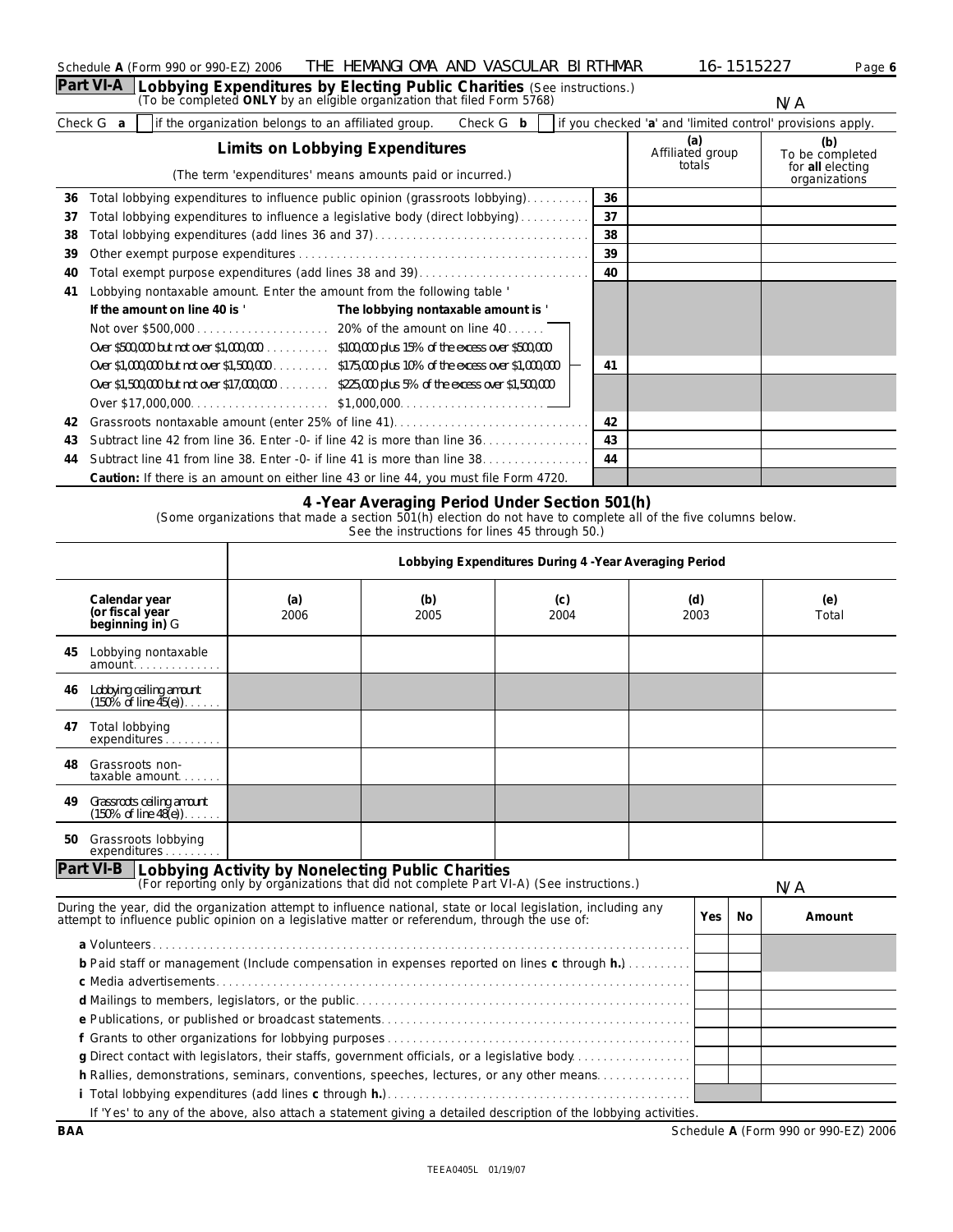| Schedule | 4 (Form 990 or 990-EZ). | THE<br>2006 | HEMANGI OMA | AND | ™HMA<br>- VASCULAR-BLRT | ∽<br>$\sim$ | Page |
|----------|-------------------------|-------------|-------------|-----|-------------------------|-------------|------|
|----------|-------------------------|-------------|-------------|-----|-------------------------|-------------|------|

**Part VII Information Regarding Transfers To and Transactions and Relationships With Noncharitable Exempt Organizations** (See instructions)

|                 |                                                                                                                                                                                                                                                                                                                      |  |  |                                                  |  | 51 Did the reporting organization directly or indirectly engage in any of the following with any other organization described in section 501(c) of the Code (other than section 501(c)(3) organizations) or in section 527, re |          |              |        |  |
|-----------------|----------------------------------------------------------------------------------------------------------------------------------------------------------------------------------------------------------------------------------------------------------------------------------------------------------------------|--|--|--------------------------------------------------|--|--------------------------------------------------------------------------------------------------------------------------------------------------------------------------------------------------------------------------------|----------|--------------|--------|--|
|                 | a Transfers from the reporting organization to a noncharitable exempt organization of:                                                                                                                                                                                                                               |  |  |                                                  |  |                                                                                                                                                                                                                                |          | Yes          | No     |  |
|                 |                                                                                                                                                                                                                                                                                                                      |  |  |                                                  |  |                                                                                                                                                                                                                                | 51 a (i) |              | X      |  |
|                 |                                                                                                                                                                                                                                                                                                                      |  |  |                                                  |  |                                                                                                                                                                                                                                | a (ii)   |              | Χ      |  |
|                 | b Other transactions:                                                                                                                                                                                                                                                                                                |  |  |                                                  |  |                                                                                                                                                                                                                                |          |              |        |  |
|                 |                                                                                                                                                                                                                                                                                                                      |  |  |                                                  |  |                                                                                                                                                                                                                                | b(i)     |              | Х      |  |
|                 |                                                                                                                                                                                                                                                                                                                      |  |  |                                                  |  |                                                                                                                                                                                                                                | $b$ (ii) |              | Χ      |  |
|                 |                                                                                                                                                                                                                                                                                                                      |  |  |                                                  |  |                                                                                                                                                                                                                                |          |              |        |  |
|                 |                                                                                                                                                                                                                                                                                                                      |  |  |                                                  |  |                                                                                                                                                                                                                                | b (iii)  |              | X      |  |
|                 |                                                                                                                                                                                                                                                                                                                      |  |  |                                                  |  |                                                                                                                                                                                                                                | $b$ (iv) |              | Χ      |  |
|                 |                                                                                                                                                                                                                                                                                                                      |  |  |                                                  |  |                                                                                                                                                                                                                                | b(v)     |              | Χ      |  |
|                 |                                                                                                                                                                                                                                                                                                                      |  |  |                                                  |  |                                                                                                                                                                                                                                | b (vi)   |              | Χ<br>X |  |
|                 | c Sharing of facilities, equipment, mailing lists, other assets, or paid employees<br>d If the answer to any of the above is 'Yes,' complete the following schedule. Column (b) should always show the fair market value of the goods, other assets, or services given by the reporting organization. If the organiz |  |  |                                                  |  |                                                                                                                                                                                                                                |          |              |        |  |
|                 |                                                                                                                                                                                                                                                                                                                      |  |  |                                                  |  |                                                                                                                                                                                                                                |          |              |        |  |
|                 |                                                                                                                                                                                                                                                                                                                      |  |  |                                                  |  |                                                                                                                                                                                                                                |          |              |        |  |
| (a)<br>Line no. | (b)<br>Amount involved                                                                                                                                                                                                                                                                                               |  |  | (c)<br>Name of noncharitable exempt organization |  | (d)<br>Description of transfers, transactions, and sharing arrangements                                                                                                                                                        |          |              |        |  |
| N/A             |                                                                                                                                                                                                                                                                                                                      |  |  |                                                  |  |                                                                                                                                                                                                                                |          |              |        |  |
|                 |                                                                                                                                                                                                                                                                                                                      |  |  |                                                  |  |                                                                                                                                                                                                                                |          |              |        |  |
|                 |                                                                                                                                                                                                                                                                                                                      |  |  |                                                  |  |                                                                                                                                                                                                                                |          |              |        |  |
|                 |                                                                                                                                                                                                                                                                                                                      |  |  |                                                  |  |                                                                                                                                                                                                                                |          |              |        |  |
|                 |                                                                                                                                                                                                                                                                                                                      |  |  |                                                  |  |                                                                                                                                                                                                                                |          |              |        |  |
|                 |                                                                                                                                                                                                                                                                                                                      |  |  |                                                  |  |                                                                                                                                                                                                                                |          |              |        |  |
|                 |                                                                                                                                                                                                                                                                                                                      |  |  |                                                  |  |                                                                                                                                                                                                                                |          |              |        |  |
|                 |                                                                                                                                                                                                                                                                                                                      |  |  |                                                  |  |                                                                                                                                                                                                                                |          |              |        |  |
|                 |                                                                                                                                                                                                                                                                                                                      |  |  |                                                  |  |                                                                                                                                                                                                                                |          |              |        |  |
|                 |                                                                                                                                                                                                                                                                                                                      |  |  |                                                  |  |                                                                                                                                                                                                                                |          |              |        |  |
|                 |                                                                                                                                                                                                                                                                                                                      |  |  |                                                  |  |                                                                                                                                                                                                                                |          |              |        |  |
|                 |                                                                                                                                                                                                                                                                                                                      |  |  |                                                  |  |                                                                                                                                                                                                                                |          |              |        |  |
|                 |                                                                                                                                                                                                                                                                                                                      |  |  |                                                  |  |                                                                                                                                                                                                                                |          |              |        |  |
|                 |                                                                                                                                                                                                                                                                                                                      |  |  |                                                  |  |                                                                                                                                                                                                                                |          |              |        |  |
|                 |                                                                                                                                                                                                                                                                                                                      |  |  |                                                  |  |                                                                                                                                                                                                                                |          |              |        |  |
|                 |                                                                                                                                                                                                                                                                                                                      |  |  |                                                  |  |                                                                                                                                                                                                                                |          |              |        |  |
|                 |                                                                                                                                                                                                                                                                                                                      |  |  |                                                  |  |                                                                                                                                                                                                                                |          |              |        |  |
|                 |                                                                                                                                                                                                                                                                                                                      |  |  |                                                  |  |                                                                                                                                                                                                                                |          |              |        |  |
|                 |                                                                                                                                                                                                                                                                                                                      |  |  |                                                  |  | 52a Is the organization directly or indirectly affiliated with, or related to, one or more tax-exempt organizations                                                                                                            |          |              |        |  |
|                 |                                                                                                                                                                                                                                                                                                                      |  |  |                                                  |  | described in section 501(c) of the Code (other than section 501(c)(3)) or in section 527?                                                                                                                                      | Yes      | $\mathsf{X}$ | No     |  |
|                 | b If 'Yes,' complete the following schedule:                                                                                                                                                                                                                                                                         |  |  |                                                  |  |                                                                                                                                                                                                                                |          |              |        |  |
|                 | (a)<br>Name of organization                                                                                                                                                                                                                                                                                          |  |  | (b)<br>Type of organization                      |  | (c)<br>Description of relationship                                                                                                                                                                                             |          |              |        |  |
| N/A             |                                                                                                                                                                                                                                                                                                                      |  |  |                                                  |  |                                                                                                                                                                                                                                |          |              |        |  |
|                 |                                                                                                                                                                                                                                                                                                                      |  |  |                                                  |  |                                                                                                                                                                                                                                |          |              |        |  |
|                 |                                                                                                                                                                                                                                                                                                                      |  |  |                                                  |  |                                                                                                                                                                                                                                |          |              |        |  |
|                 |                                                                                                                                                                                                                                                                                                                      |  |  |                                                  |  |                                                                                                                                                                                                                                |          |              |        |  |
|                 |                                                                                                                                                                                                                                                                                                                      |  |  |                                                  |  |                                                                                                                                                                                                                                |          |              |        |  |
|                 |                                                                                                                                                                                                                                                                                                                      |  |  |                                                  |  |                                                                                                                                                                                                                                |          |              |        |  |
|                 |                                                                                                                                                                                                                                                                                                                      |  |  |                                                  |  |                                                                                                                                                                                                                                |          |              |        |  |
|                 |                                                                                                                                                                                                                                                                                                                      |  |  |                                                  |  |                                                                                                                                                                                                                                |          |              |        |  |
|                 |                                                                                                                                                                                                                                                                                                                      |  |  |                                                  |  |                                                                                                                                                                                                                                |          |              |        |  |
|                 |                                                                                                                                                                                                                                                                                                                      |  |  |                                                  |  |                                                                                                                                                                                                                                |          |              |        |  |
|                 |                                                                                                                                                                                                                                                                                                                      |  |  |                                                  |  |                                                                                                                                                                                                                                |          |              |        |  |
|                 |                                                                                                                                                                                                                                                                                                                      |  |  |                                                  |  |                                                                                                                                                                                                                                |          |              |        |  |
|                 |                                                                                                                                                                                                                                                                                                                      |  |  |                                                  |  |                                                                                                                                                                                                                                |          |              |        |  |
|                 |                                                                                                                                                                                                                                                                                                                      |  |  |                                                  |  |                                                                                                                                                                                                                                |          |              |        |  |
|                 |                                                                                                                                                                                                                                                                                                                      |  |  |                                                  |  |                                                                                                                                                                                                                                |          |              |        |  |
|                 |                                                                                                                                                                                                                                                                                                                      |  |  |                                                  |  |                                                                                                                                                                                                                                |          |              |        |  |
|                 |                                                                                                                                                                                                                                                                                                                      |  |  |                                                  |  |                                                                                                                                                                                                                                |          |              |        |  |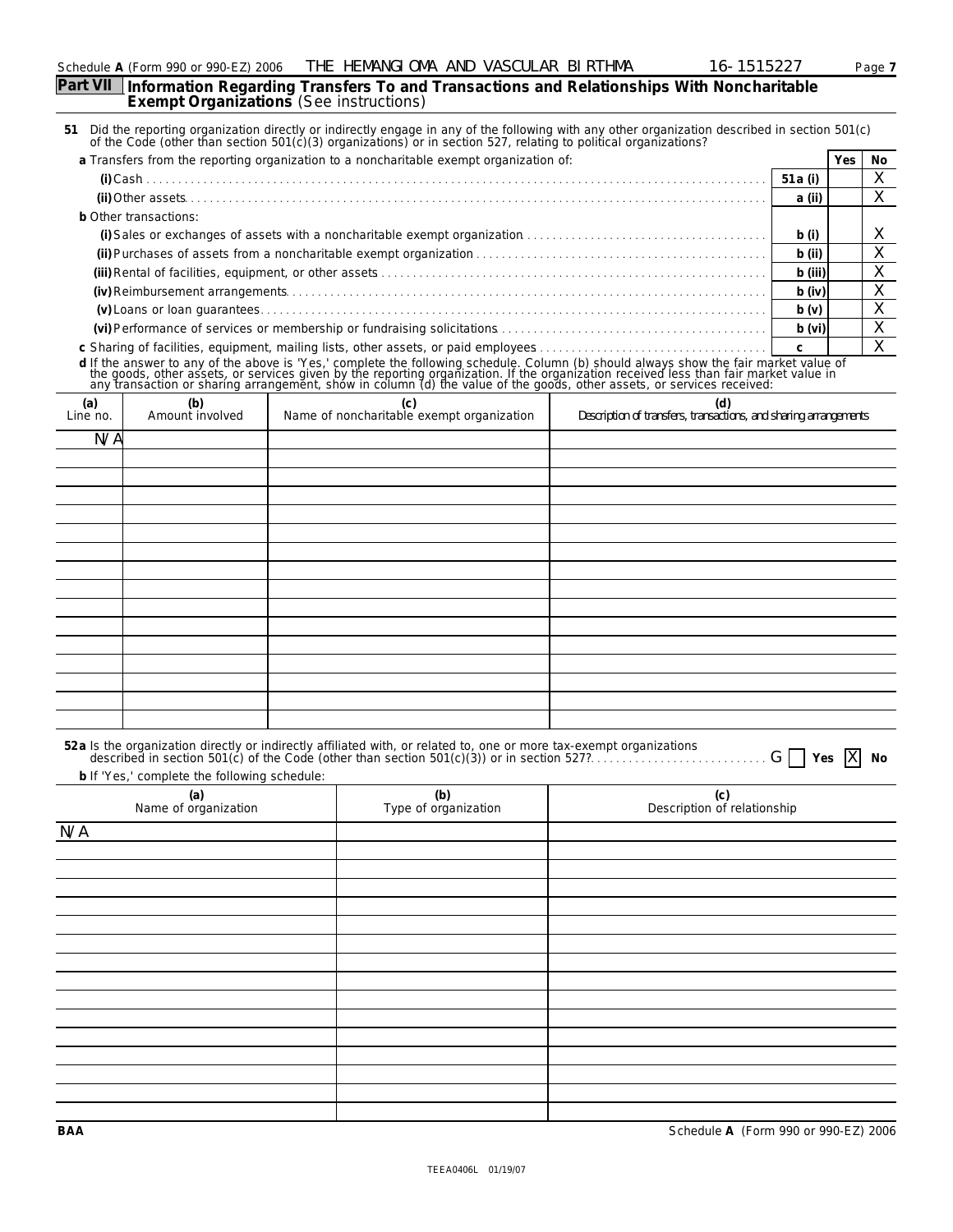| Form 8868<br>(Rev April 2007)                                                                                                                                                                                                                                                                                                                                                                                                                                                                                                                                                                                                                |                                                                                                                                                                      | Application for Extension of Time To File an<br><b>Exempt Organization Return</b> |                                                                                                                            |           | OMB No. 1545-1709              |  |  |  |
|----------------------------------------------------------------------------------------------------------------------------------------------------------------------------------------------------------------------------------------------------------------------------------------------------------------------------------------------------------------------------------------------------------------------------------------------------------------------------------------------------------------------------------------------------------------------------------------------------------------------------------------------|----------------------------------------------------------------------------------------------------------------------------------------------------------------------|-----------------------------------------------------------------------------------|----------------------------------------------------------------------------------------------------------------------------|-----------|--------------------------------|--|--|--|
| Department of the Treasury<br>Internal Revenue Service                                                                                                                                                                                                                                                                                                                                                                                                                                                                                                                                                                                       |                                                                                                                                                                      | G File a separate application for each return.                                    |                                                                                                                            |           |                                |  |  |  |
| G X<br>? If you are filing for an Additional (not automatic) 3-Month Extension, complete only Part II (on page 2 of this form).<br>Do not complete Part II unless you have already been granted an automatic 3-month extension on a previously filed Form 8868.                                                                                                                                                                                                                                                                                                                                                                              |                                                                                                                                                                      |                                                                                   |                                                                                                                            |           |                                |  |  |  |
| Part I                                                                                                                                                                                                                                                                                                                                                                                                                                                                                                                                                                                                                                       |                                                                                                                                                                      |                                                                                   | Automatic 3-Month Extension of Time. Only submit original (no copies needed).                                              |           |                                |  |  |  |
| Section 501(c) corporations required to file Form 990-T and requesting an automatic 6-month extension ' check this box and complete Part                                                                                                                                                                                                                                                                                                                                                                                                                                                                                                     |                                                                                                                                                                      |                                                                                   |                                                                                                                            |           |                                |  |  |  |
|                                                                                                                                                                                                                                                                                                                                                                                                                                                                                                                                                                                                                                              | All other corporations (including 1120-C filers), partnerships, REMICS, and trusts must use Form 7004 to request an extension of time to file<br>income tax returns. |                                                                                   |                                                                                                                            |           |                                |  |  |  |
| Electronic Filing (e-file). Generally, you can electronically file Form 8868 if you want a 3-month automatic extension of time to file one of the<br>returns noted below (6 months for section 501(c) corporations required to file Form 990-T). However, you cannot file Form 8868 electronically if<br>(1) you want the additional (not automatic) 3-month extension or (2) you file<br>consolidated Form 990-T. Instead, you must submit the fully completed and signed page 2 (Part II) of Form 8868. For more details on the<br>electronic filing of this form, visit www.irs.gov/efile and click on e-file for Charities & Nonprofits. |                                                                                                                                                                      |                                                                                   |                                                                                                                            |           |                                |  |  |  |
|                                                                                                                                                                                                                                                                                                                                                                                                                                                                                                                                                                                                                                              | Name of Exempt Organization                                                                                                                                          |                                                                                   |                                                                                                                            |           | Employer identification number |  |  |  |
| Type or<br>print                                                                                                                                                                                                                                                                                                                                                                                                                                                                                                                                                                                                                             | FOUNDATION INC                                                                                                                                                       | THE HEMANGIOMA AND VASCULAR BIRTHMARKS                                            |                                                                                                                            |           | 16-1515227                     |  |  |  |
| File by the<br>due date for<br>filing your                                                                                                                                                                                                                                                                                                                                                                                                                                                                                                                                                                                                   |                                                                                                                                                                      | Number, street, and room or suite number. If a P.O. box, see instructions.        |                                                                                                                            |           |                                |  |  |  |
| return. See<br>instructions.                                                                                                                                                                                                                                                                                                                                                                                                                                                                                                                                                                                                                 | P 0 BOX 106                                                                                                                                                          |                                                                                   | City, town or post office, state, and ZIP code. For a foreign address, see instructions.                                   |           |                                |  |  |  |
|                                                                                                                                                                                                                                                                                                                                                                                                                                                                                                                                                                                                                                              |                                                                                                                                                                      | LATHAM, NY 12110-0106                                                             |                                                                                                                            |           |                                |  |  |  |
|                                                                                                                                                                                                                                                                                                                                                                                                                                                                                                                                                                                                                                              |                                                                                                                                                                      |                                                                                   | Check type of return to be filed (file a separate application for each return):                                            |           |                                |  |  |  |
| X Form 990                                                                                                                                                                                                                                                                                                                                                                                                                                                                                                                                                                                                                                   |                                                                                                                                                                      |                                                                                   | Form 990-T (corporation)                                                                                                   | Form 4720 |                                |  |  |  |
| Form 990-BL                                                                                                                                                                                                                                                                                                                                                                                                                                                                                                                                                                                                                                  |                                                                                                                                                                      |                                                                                   | Form 990-T (section 401(a) or 408(a) trust)<br>Form 5227                                                                   |           |                                |  |  |  |
| Form 990-EZ                                                                                                                                                                                                                                                                                                                                                                                                                                                                                                                                                                                                                                  |                                                                                                                                                                      |                                                                                   | Form 990-T (trust other than above)                                                                                        | Form 6069 |                                |  |  |  |
| Form 990-PF                                                                                                                                                                                                                                                                                                                                                                                                                                                                                                                                                                                                                                  |                                                                                                                                                                      |                                                                                   | Form 1041-A<br>Form 8870                                                                                                   |           |                                |  |  |  |
|                                                                                                                                                                                                                                                                                                                                                                                                                                                                                                                                                                                                                                              |                                                                                                                                                                      | ? The books are in the care of G LI NDA SHANNON                                   | _________________                                                                                                          |           |                                |  |  |  |
|                                                                                                                                                                                                                                                                                                                                                                                                                                                                                                                                                                                                                                              |                                                                                                                                                                      | Telephone No. G 518-382-1977__________                                            | FAX No. G                                                                                                                  |           |                                |  |  |  |
|                                                                                                                                                                                                                                                                                                                                                                                                                                                                                                                                                                                                                                              |                                                                                                                                                                      |                                                                                   |                                                                                                                            |           | G.                             |  |  |  |
| ? If this is for a Group Return, enter the organization's four digit Group Exemption Number (GEN) [16]. If this is for the whole group,<br>check this box. $G \cap$ . If it is for part of the group, check this box. $G \cap$ and attach a list with the names and EINs of all members                                                                                                                                                                                                                                                                                                                                                      |                                                                                                                                                                      |                                                                                   |                                                                                                                            |           |                                |  |  |  |
|                                                                                                                                                                                                                                                                                                                                                                                                                                                                                                                                                                                                                                              | the extension will cover.                                                                                                                                            |                                                                                   |                                                                                                                            |           |                                |  |  |  |
| 1 I request an automatic 3-month (6 months for a section 501(c) corporation required to file Form 990-T) extension of time<br>until $8/15$ _ _ _, 20 07 _, to file the exempt organization return for the organization named above.<br>The extension is for the organization's return for:                                                                                                                                                                                                                                                                                                                                                   |                                                                                                                                                                      |                                                                                   |                                                                                                                            |           |                                |  |  |  |
| $ \overline{X} $ calendar year 20 06 or<br>G<br>G<br>tax year beginning $\qquad \qquad$ _ _ _ _ , 20 _ _ _ , and ending _ _ _ _ _ _ _ , 20 _ _ _                                                                                                                                                                                                                                                                                                                                                                                                                                                                                             |                                                                                                                                                                      |                                                                                   |                                                                                                                            |           |                                |  |  |  |
| Final return<br>Initial return<br>Change in accounting period<br>If this tax year is for less than 12 months, check reason:<br>2                                                                                                                                                                                                                                                                                                                                                                                                                                                                                                             |                                                                                                                                                                      |                                                                                   |                                                                                                                            |           |                                |  |  |  |
|                                                                                                                                                                                                                                                                                                                                                                                                                                                                                                                                                                                                                                              |                                                                                                                                                                      |                                                                                   | 3a If this application is for Form 990-BL, 990-PF, 990-T, 4720, or 6069, enter the tentative tax, less any                 |           | $3a$ \$<br>0.                  |  |  |  |
| b If this application is for Form 990-PF or 990-T, enter any refundable credits and estimated tax payments<br>$3b$ \$<br>0.                                                                                                                                                                                                                                                                                                                                                                                                                                                                                                                  |                                                                                                                                                                      |                                                                                   |                                                                                                                            |           |                                |  |  |  |
| c Balance Due. Subtract line 3b from line 3a. Include your payment with this form, or, if required,<br>deposit with FTD coupon or, if required, by using EFTPS (Electronic Federal Tax Payment System).<br>$3c$ \$                                                                                                                                                                                                                                                                                                                                                                                                                           |                                                                                                                                                                      |                                                                                   |                                                                                                                            |           |                                |  |  |  |
| payment instructions.                                                                                                                                                                                                                                                                                                                                                                                                                                                                                                                                                                                                                        |                                                                                                                                                                      |                                                                                   | Caution. If you are going to make an electronic fund withdrawal with this Form 8868, see Form 8453-EO and Form 8879-EO for |           |                                |  |  |  |

**BAA For Privacy Act and Paperwork Reduction Act Notice, see instructions.** Form 8868 (Rev 4-2007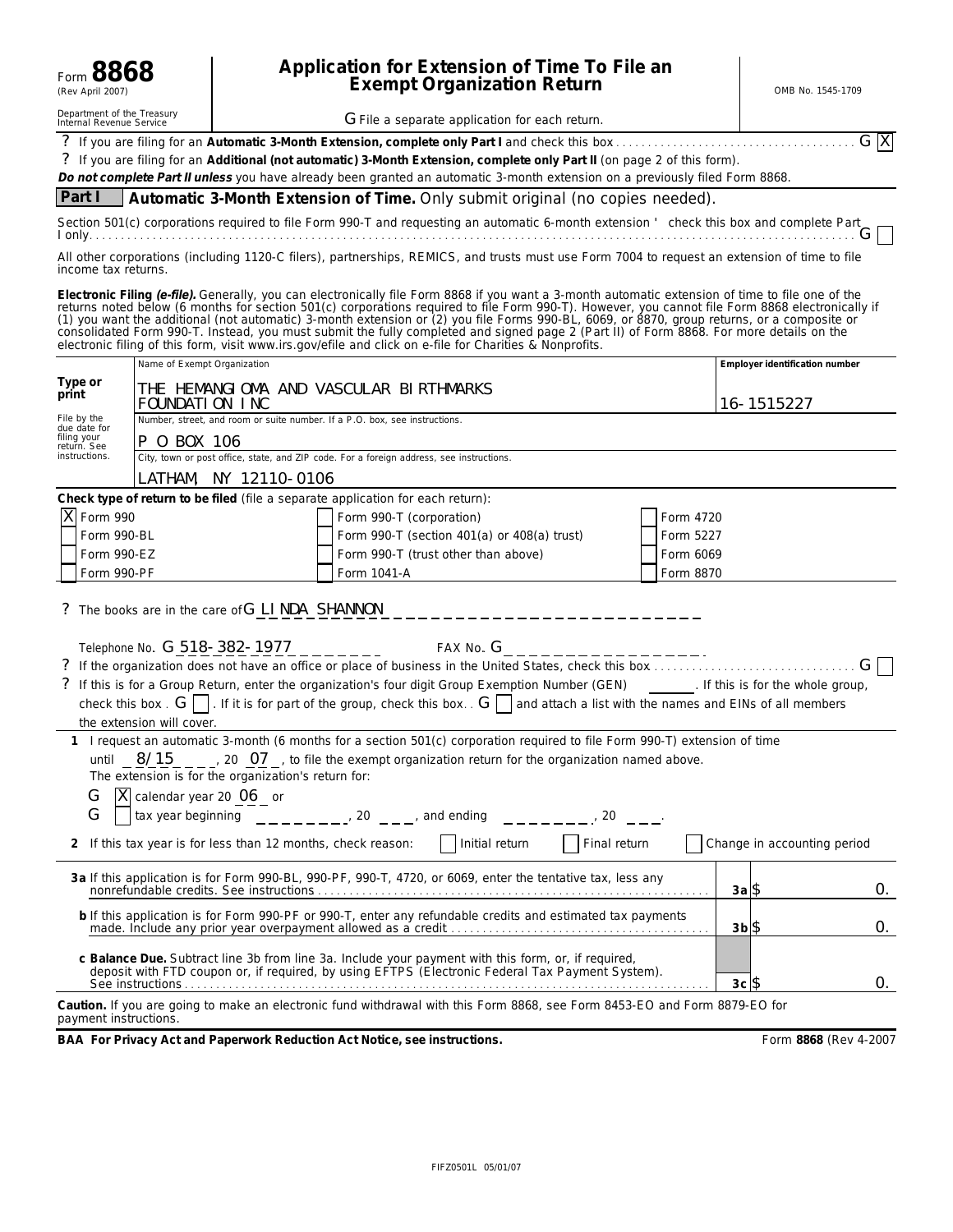**2006 FEDERAL STATEMENTS PAGE 1 THE HEMANGIOMA AND VASCULAR BIRTHMARKS FOUNDATION INC 16-1515227 STATEMENT 1 FORM 990, PART I, LINE 8 NET GAIN (LOSS) FROM NONINVENTORY SALES** PUBLICLY TRADED SECURITIES GROSS SALES PRICE: 282,031.<br>COST OR OTHER BASIS: 281,034. COST OR OTHER BASIS: TOTAL GAIN (LOSS) PUBLICLY TRADED SECURITIES  $\overline{\$}$  997. TOTAL NET GAIN (LOSS) FROM NONINVENTORY SALES \$997. **STATEMENT 2 FORM 990, PART I, LINE 20 OTHER CHANGES IN NET ASSETS OR FUND BALANCES** UNREALIZED GAIN. . . . . . . . . . . . . . . . . . . . . . . . . . . . . . . . . . . . . . . . . . . . . . . . . . . . . . . . . . . . . . . . . . . . . . . . . . . . . . . . \$ 43,306.  $\frac{43,306.}{43,306.}$ **STATEMENT 3 FORM 990, PART II, LINE 43 OTHER EXPENSES** (A) (B) (C) (D) PRÒGRAM MANAGÉMENT<br>SERVICES & GENERAL TOTAL SERVICES & GENERAL FUNDRAISING BANK FEES 12,570. 8,799. 1,886. 1,886. DONATIONS 5,000. 3,500. 750. 750. EVENT EXPENSES 21, 544.<br>1 INSUARANCE 2, 811. 2, 811. 2, 802. 21, 544. INSUARANCE 4,016. 2,811. 602. 602. INTERNET 17,451. 12,216. 2,618. 2,618. 17, 451. 12, 216. 2, 618. 2, 618.<br>17, 451. 12, 216. 2, 618. 2, 618. 88.<br>PAYROLL SERVICE 1, 088. 1, 088. 761. 163. 163. 163. PAYROLL SERVICE 1,088. 761. 163. 163. 163. 163.<br>PROFESSIONAL FEES 16,161. 11,313. 2,424. 2,424. PROFESSIONAL FEES 16,161. 11,313.<br>RESEARCH AND PROJECT GRANTS 115,603. 115,603. RESEARCH AND PROJECT GRANTS 115,603.<br>TOTAL \$ 194,021. 155, 415. \$ 8,531. \$ 30,075. **STATEMENT 4 FORM 990, PART IV, LINE 57 LAND, BUILDINGS, AND EQUIPMENT** ACCUM. BOOK<br>DEPREC. VALUE CATEGORY BASIS FURNITURE AND FIXTURES  $\frac{\$}{100}$  , 308.  $\frac{\$}{100}$  8, 130.  $\frac{\$}{100}$  1, 178. TOTAL \$9,308. \$8,130. \$1,178.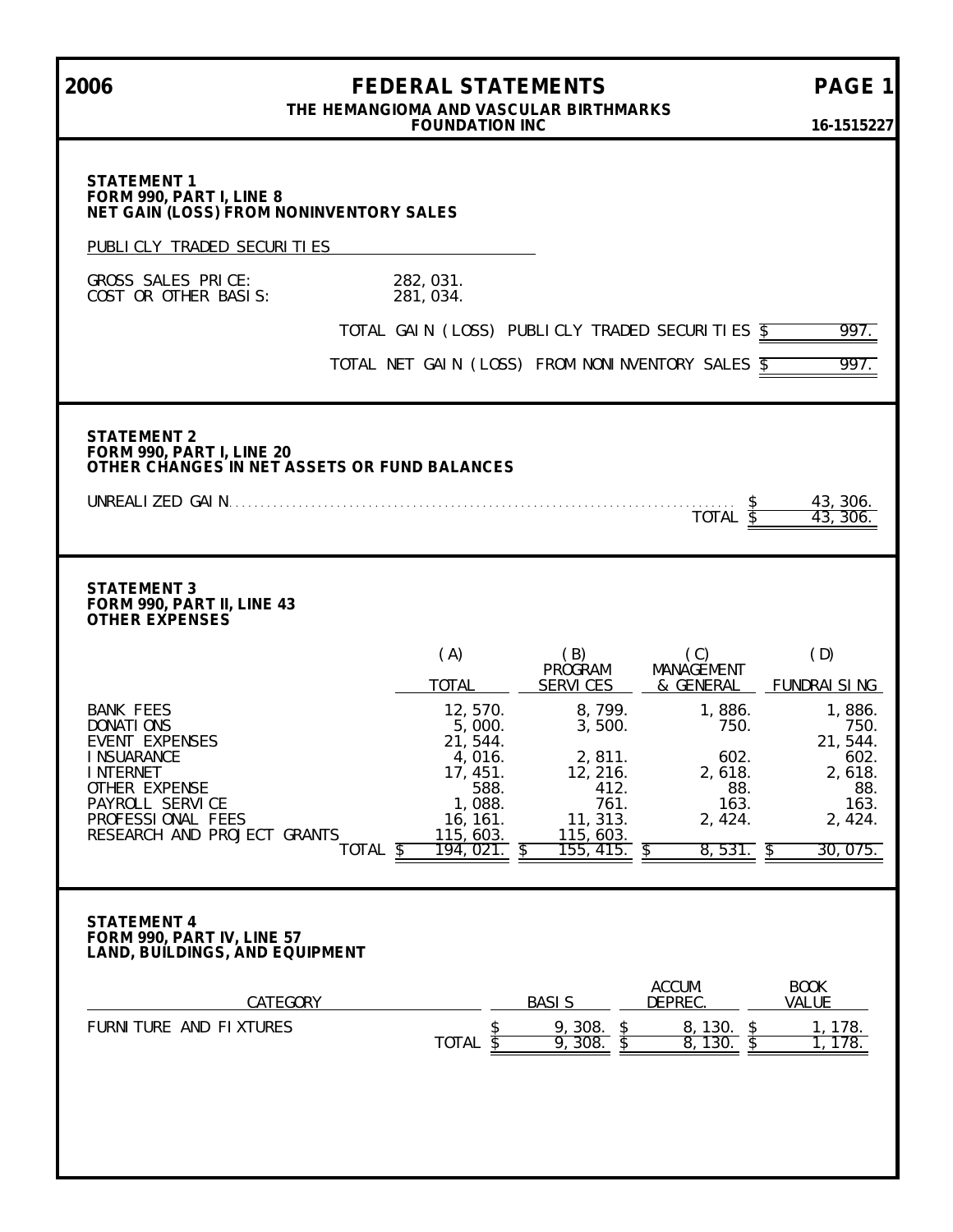# **2006 FEDERAL STATEMENTS PAGE 2**

### **THE HEMANGIOMA AND VASCULAR BIRTHMARKS FOUNDATION INC 16-1515227**

**STATEMENT 5 FORM 990, PART V-A LIST OF OFFICERS, DIRECTORS, TRUSTEES, AND KEY EMPLOYEES**

| NAME AND ADDRESS                                                         | TI TLE AND<br>AVERAGE HOURS<br>PER WEEK DEVOTED | COMPEN-<br>SATI ON | CONTRI-<br>BUTION TO<br>EBP & DC | <b>EXPENSE</b><br>ACCOUNT/<br><b>OTHER</b> |
|--------------------------------------------------------------------------|-------------------------------------------------|--------------------|----------------------------------|--------------------------------------------|
| DR ELYSA BARON<br>12 ROLLING BROOK DR<br>SARATOGA SPRINGS, NY 12866      | PARENT REP \$<br>2                              | $0.$ \$            | $0.$ \$                          | 0.                                         |
| ANN CLOFFI<br>3 DI ANA PLACE<br>TROY, NY 12180                           | PARENT REP<br>2                                 | 0.                 | $\mathbf{0}$ .                   | $\mathsf{O}$ .                             |
| DR DINAH GONZALEZ<br>78 DI SPATCH DRIVE<br>WASHINGTON CROSSING, PA 18977 | DIR PHYS ED COM<br>2                            | 0.                 | 0.                               | $\mathsf{O}$ .                             |
| DR. MILENA LOMBARDI<br>229 WEST 2ND AVE #2<br>CORNING, NY 14380          | <b>BOARD PHYS REP</b><br>5                      | 0.                 | $\mathbf{0}$ .                   | $\mathsf{O}$ .                             |
| RACHAEL MARER<br>13 WALNUT ST<br>COHOES, NY 12047                        | ADULT REP<br>1                                  | $\mathbf{0}$ .     | 0.                               | $\mathsf{O}$ .                             |
| LAUREEN PALMATEER<br>2333 STORY AVE<br>NI SKAYUNA, NY 12309              | ADMIN DIRECTOR<br>10                            | 10, 400.           | 0.                               | $\mathbf{0}$ .                             |
| PAI GE SALVADOR<br>16 RICHLAND DRIVE<br>MT LAUREL, NY 08054              | EXECUTIVE DIREC<br>35                           | 26, 800.           | 0.                               | $\mathbf{0}$ .                             |
| LINDA SHANNON<br>2031 REGENT STREET<br>NI SKAYUNA, NY 12309              | PRESI DENT<br>30                                | 100, 000.          | 0.                               | $\mathbf{0}$ .                             |
| <b>GLENDA ETHINGTON</b><br>1361 DALE DRIVE<br>LEXINGTON, KY 40517        | <b>SECRETARY</b><br>20                          | 0.                 | 0.                               | $\mathbf{0}$ .                             |
| TI FFANY ETHI NGTON<br>1361 DALE DRIVE<br>LEXINGTON, KY 40517            | PUBLIC RELATION<br>5                            | 0.                 | 0.                               | 0.                                         |
| ELISSA RIFKIN<br>605 SOUTH CLAYTON<br>CLAYTON, MO 63105                  | CLINIC REP<br>5                                 | 0.                 | 0.                               | 0.                                         |
| AMBER WILSON<br>UAF PO BOX 751085<br>FAI RBANKS, AK 99775                | STUDENT REP<br>1                                | 0.                 | $\mathbf{0}$ .                   | 0.                                         |